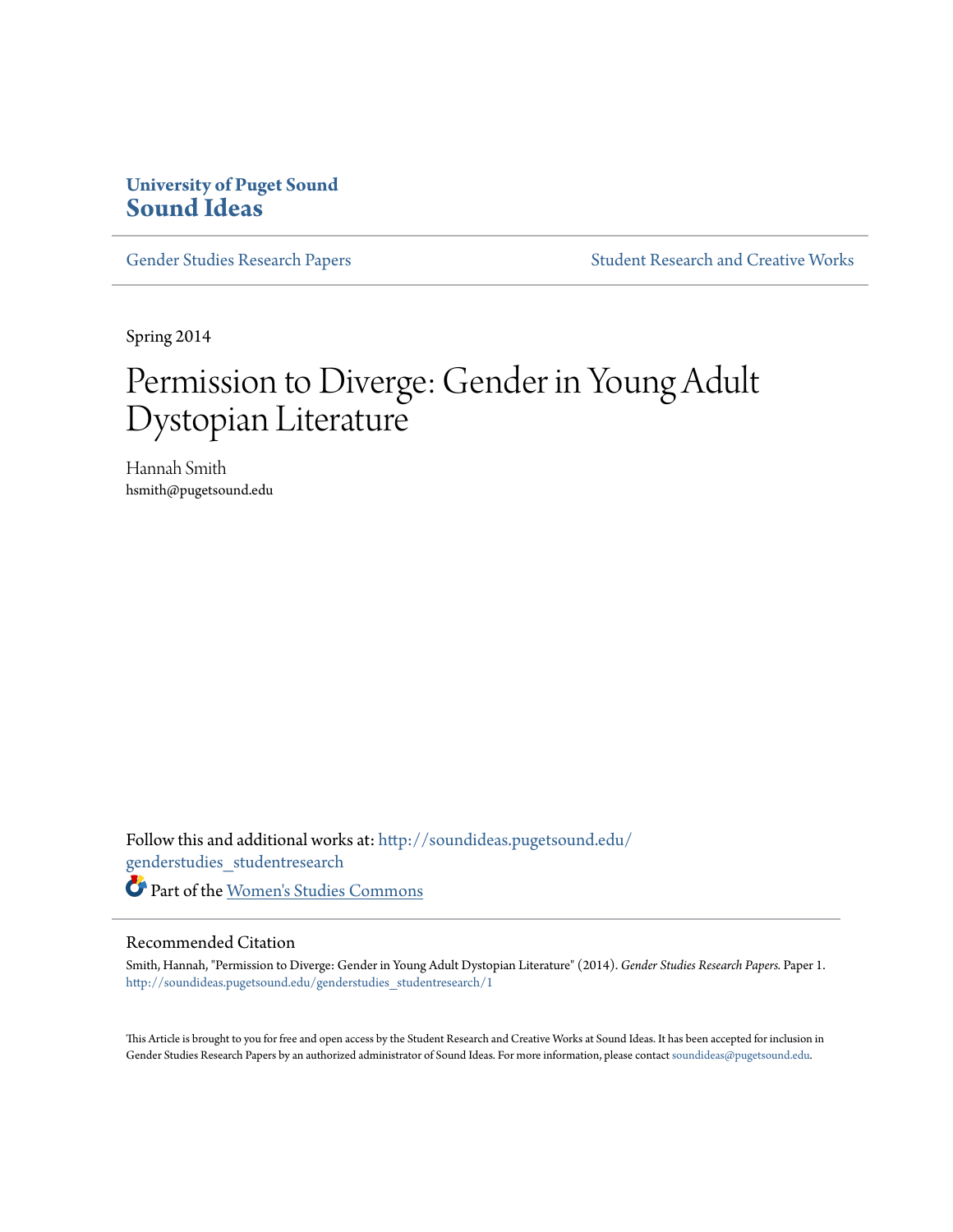Permission to Diverge:

Gender in Young Adult Dystopian Literature

Hannah Smith

Gender Studies 494

Professor Alison Tracy Hale

15 May 2014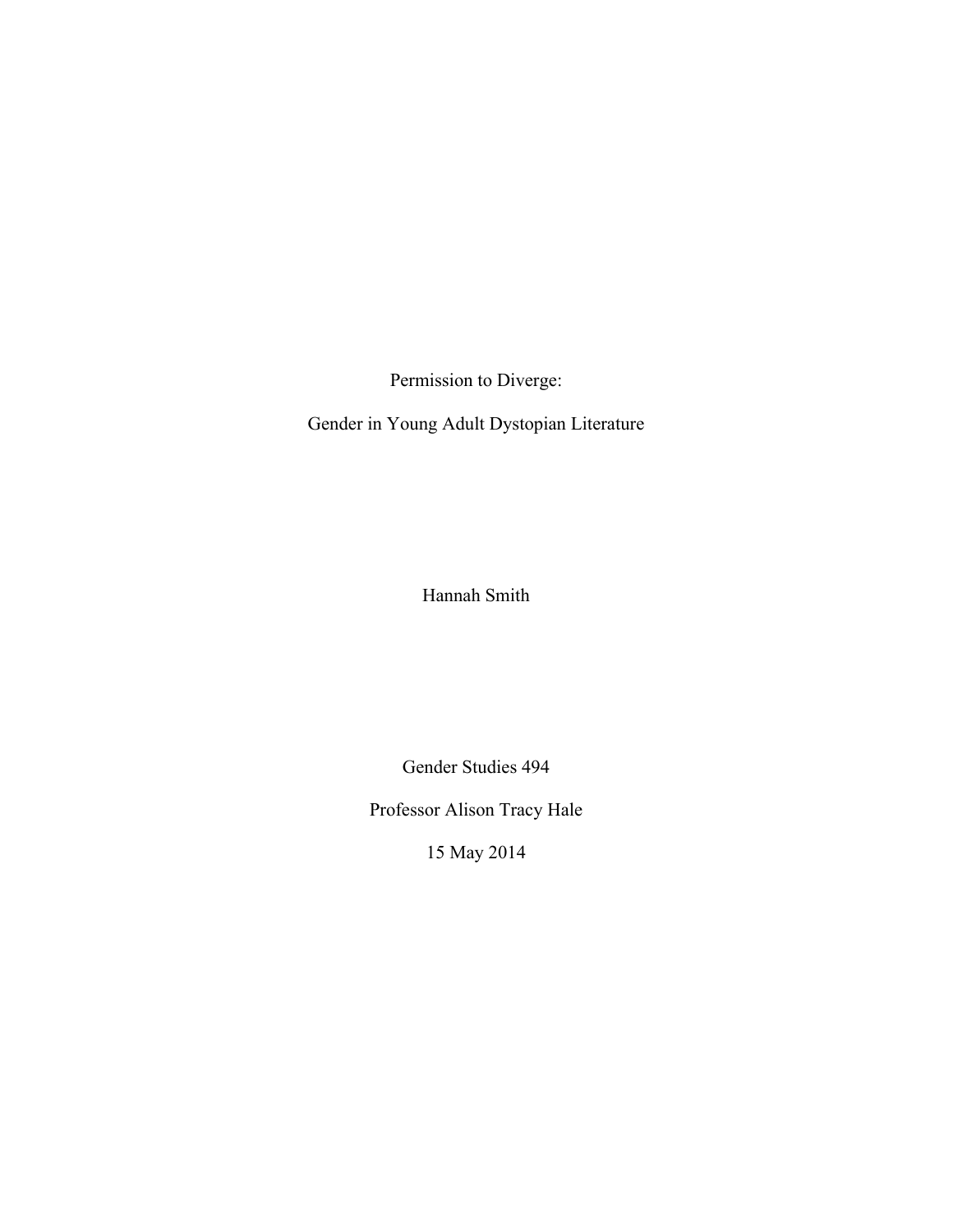#### Permission to Diverge: Gender in Young Adult Dystopian Literature

*"Tris is different from Katniss because she has to do a lot more thinking for herself. While outside the actual Hunger Games competition, Katniss does this but during the Games she is following Haymitch's instruction or that of someone else. She is different from Bella because she is able to stand on her own. A huge part of the Twilight storyline is the love triangle between Bella, Edward and Jacob. Often when either of the boys leaves, Bella breaks down and can't do anything for herself. Tris has a relationship with Four, but does not depend on him for everything in her life. Tris is different from Hazel because she is in a way responsible for the lives of an entire people through her actions […] I think that Tris is someone I would like to be friends with in real life."*

— *Eleanor Smith, my fourteen-year-old sister who inspired this project, comparing Tris from* Divergent *to Katniss from* The Hunger Games, *Bella from*  Twilight*, and Hazel from* The Fault in Our Stars:

Teenagers are an increasingly popular focus for the publishing community. Riding on the

coattails of J.K. Rowling's *Harry Potter*, Stephanie Meyer's *Twilight,* and Suzanne Collins' *The Hunger Games*, authors and publishers alike are increasingly entering the race to produce the next young adult best seller. As of January 1, 2014, the entire Harry Potter franchise was worth over \$24 billion dollars, offering quite the prize for the person who can produce the next hit teen series ("Total Harry Potter franchise revenue"). *The Hunger Games* showed that both young adults and much of the rest of the world are ready for dystopian novels focused on a female heroine. *Catching Fire*, the second book and movie in the *Hunger Games* series, became in 2013 "the first movie with a solo female lead since 1973's *The Exorcist* to become the top-grossing film of the year" (Barry 1). There is much to back up the idea that young adult literature is the next big thing, and that it may be moving in a direction that empowers young women with strong female main characters and untraditional storylines.

Veronica Roth's *Divergent* series has taken its place in the young adult dystopia craze. As of April 12, 2014, *Divergent* was fourth on the Amazon Best Sellers list and had been in the top 100 for 439 days ("Amazon best sellers"). *Divergent* became a major motion picture in 2014,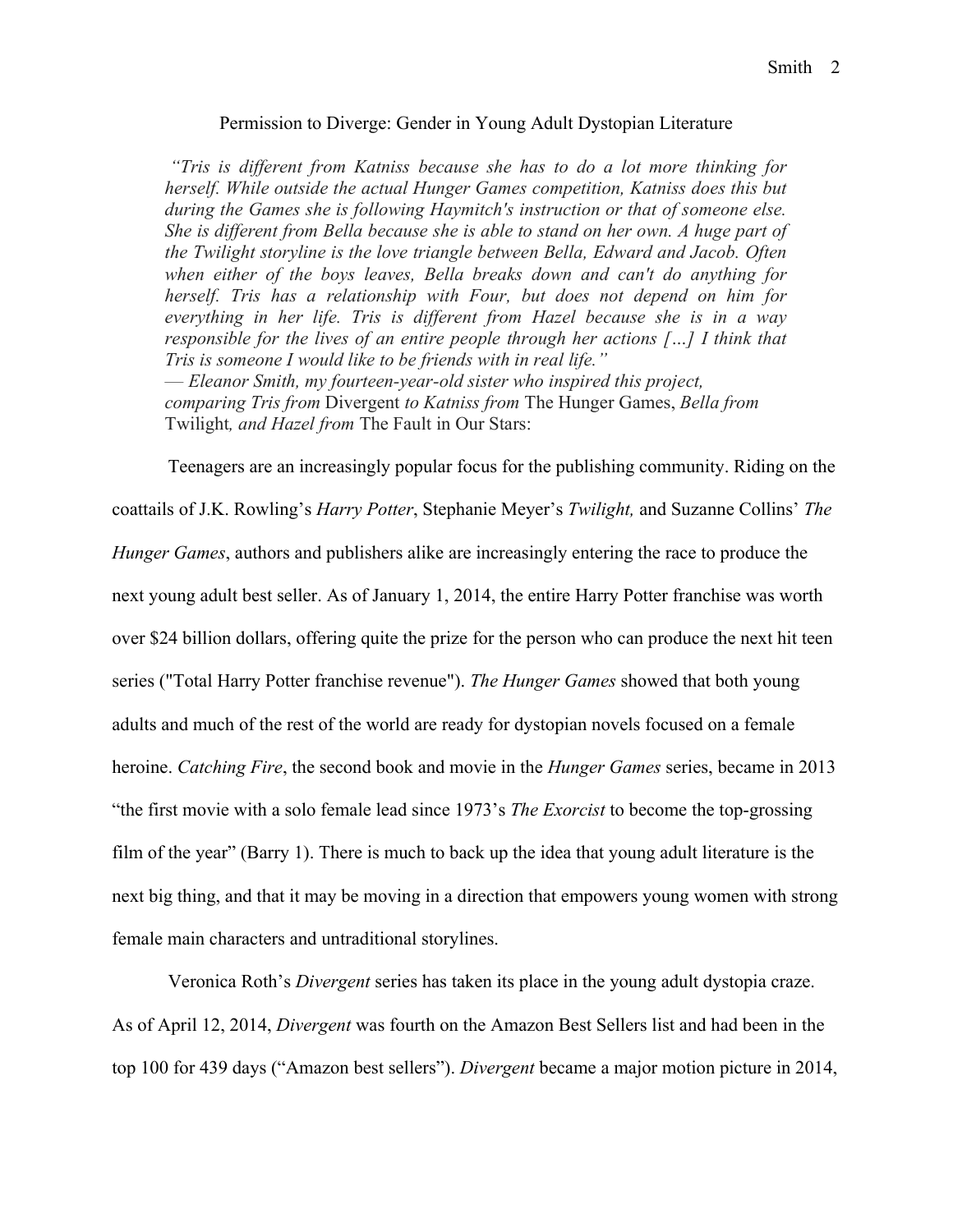bringing in \$56 million in sales its opening weekend (Barnes 1). While this pales in comparison to the \$156 million brought in by the first *Hunger Games* movie in its initial weekend, it is still a strong showing for a young adult film. The second film in the *Divergent* series, *Insurgent*, is slated to be released in 2015 and *Allegiant* in 2016 ("Divergent" International Movie Database). While not *The Hunger Games*, *Divergent* is reaching a wide readership, including its targeted young adult audience, giving the series a significant impact on the ideas and thoughts of this subset of the population.

The protagonist of the *Divergent* series is a teenage girl named Beatrice Prior. The story begins as Beatrice turns sixteen in a futuristic Chicago where children choose which of five societal groups (called factions), each based on a different character trait, they want to remain in for the rest of their life. Beatrice chooses Dauntless over Abnegation, in which she was raised, and changes her name to Tris. In Dauntless she meets and begins a romantic relationship with Four, or Tobias, another Abnegation transfer whose abusive father is one of the leaders of the city and whose mother is the leader of the factionless, the rejected homeless who rise up against the factions later in the trilogy. Tris also discovers that she is one of the Divergent, people with aptitudes for multiple factions who have the ability to resist the mind control serums used to induce fear, test people, and, ultimately, to turn the Dauntless into a mindless army of soldiers working for the Erudite, a different faction. Tris and other Divergent individuals work against the attack, but she loses both her parents and some friends to death in the process. As the city's political order devolves, Tris, Four, and others escape to the outside world, where they discover that Chicago is actually one of several isolated experiment cities the government is using to try to recreate genetically pure citizens after much of the population was damaged in the Purity War, in which individuals had balancing traits, such as selflessness, courage, or love, taken out to make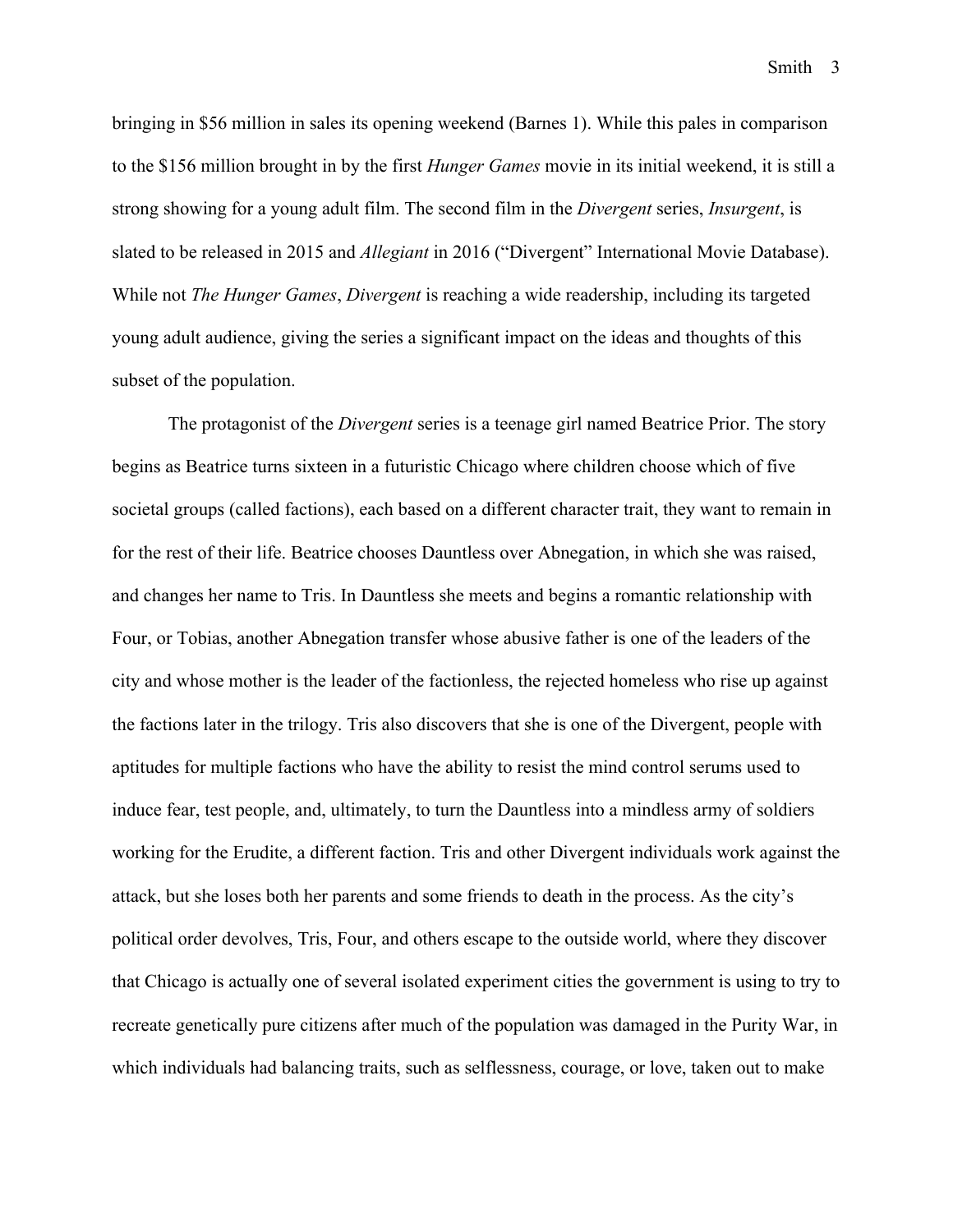room for opposing traits. The genetically pure, of which divergence is a symptom, have taken a superior position to the genetically damaged in the outside world, and Tris, Four, and Tris' brother Caleb must work to stop an uprising of the genetically damaged within the government center outside Chicago while also stopping David, the head of the government facility, from wiping the memories of the entire city of Chicago. The city is saved, but Tris is shot and dies, and the ending of *Allegiant* is told in Four's voice as he mourns Tris' passing. Like much fantasy fiction, *Divergent*, *Allegiant,* and *Insurgent* address issues beyond the surface level conflicts addressed in the plot. The creation of alternate universes allows subtle critical commentary on topics such as gender and identity, conveyed through the construction of the setting. The series questions the very essence of conformity in our society, while exploring the struggle between family, friends, and romance that many of its target readership demographic are beginning to face in their own lives.

#### **Dystopia and Fantasy as Subversive**

Dystopian literature provides an alternate universe in which the characters act out every aspect of their identity, from gender to age to sexuality, in a manner wholly different from reality. By upending the reality of the real world, the dystopian setting opens up possibilities for the characters to have identities that would not be able to exist in our universe. Anne Balay examines gender bending in children's fantasy fiction:

A growing body of children's literature engages the question of how to do gender. This may not seem surprising, since kids' narratives have long been used to delight and instruct by teaching and reinforcing gender norms. However, fantasy fiction has become increasingly concerned with gender role violation, usually in the form of a girl who passes as a boy. (Balay 6)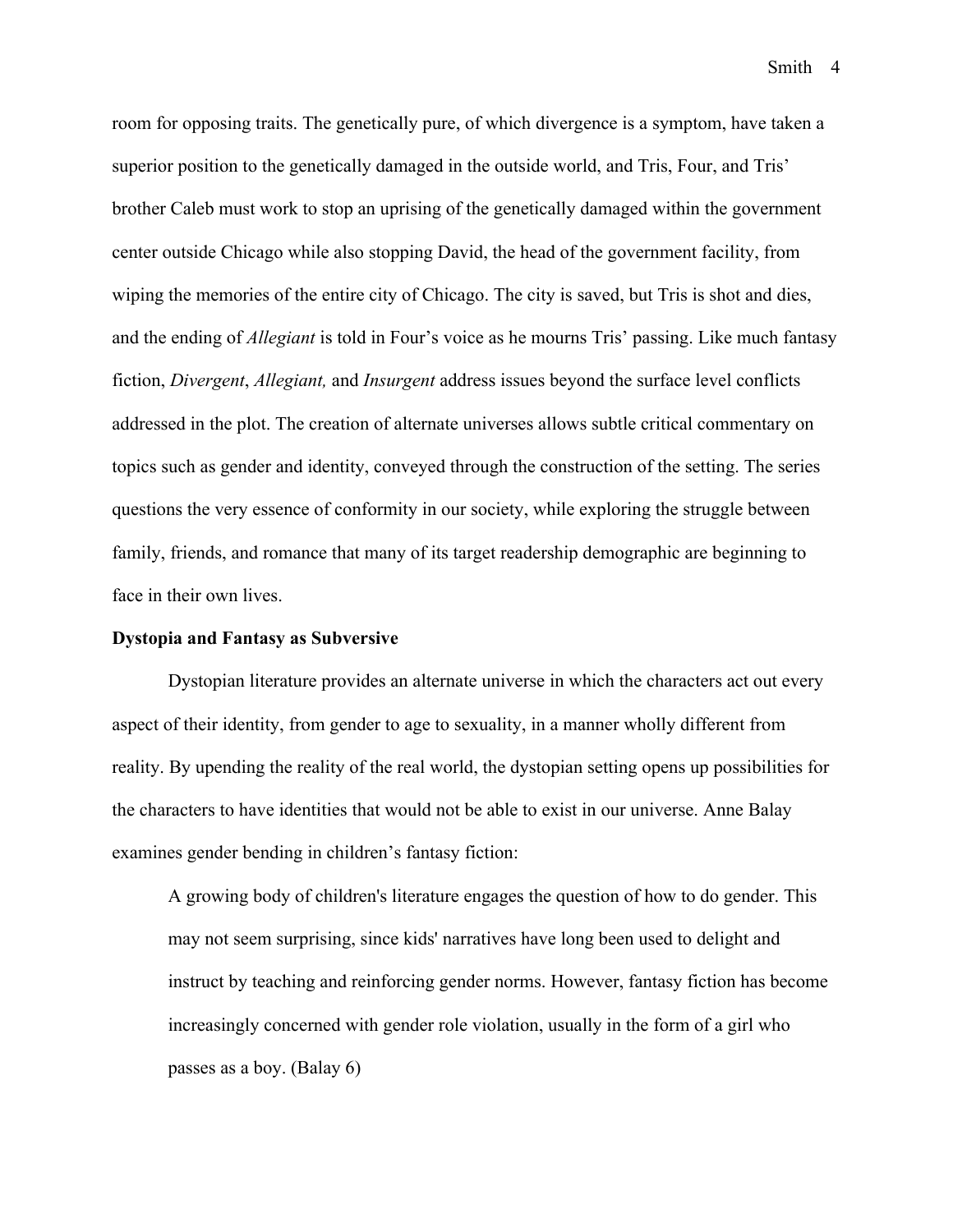Balay could be referring, of course, to characters such as those in Tamora Pierce's *Alanna*  (1983), including the title character that lives as her twin brother in order to fulfill her dream of becoming a knight. Within the fantasy setting of Pierce's works, Alanna can play out the role of her male sibling as she lifts herself up from the status of Other, the subordinate class in society that is defined not by its own existence, but by its deviation from the majority (de Beauvoir xviii). In experiencing the lives of these subversive young females, readers can experience a level of freedom from oppression and freedom to play with gender not possible in the real world. The punishment for transgressing a female identity is much smaller, or even nonexistent, in fantasy fiction, in contrast to reality where the punishment is very real.

In *Divergent*, the dystopian setting of the series permits even more of this gender play. In the dystopia, everything is already subverted and in upheaval, opening the door to upheaval of the gender norm. This gives Tris permission to redefine what it means to be a girl, instead of passing as a boy in order to gain additional freedoms. Children's fiction offers "a network of ideological positions … pertaining to "life" and how to "live it"" (James 2). Fantasy specifically is "the deliberate departure from the limits of what is usually accepted as real and normal […] any departure from consensus reality" (Hume 21). The combination of fantasy and the younger audience gives children's and young adult fantasy fiction a particularly powerful position to encourage different ways of thinking about gender and sexuality, departing from what is normal and teaching acceptance of varying forms of identity and self-expression.

These modern fantasy stories present a new type of female role model, significant because "women and girls learn gender-specific ways of reading and construct and reconstruct specific kinds of interpretive communities, literary practices, and identities" through the literature they interact with on a daily basis (Rogers 142). The girl who assumes certain boyish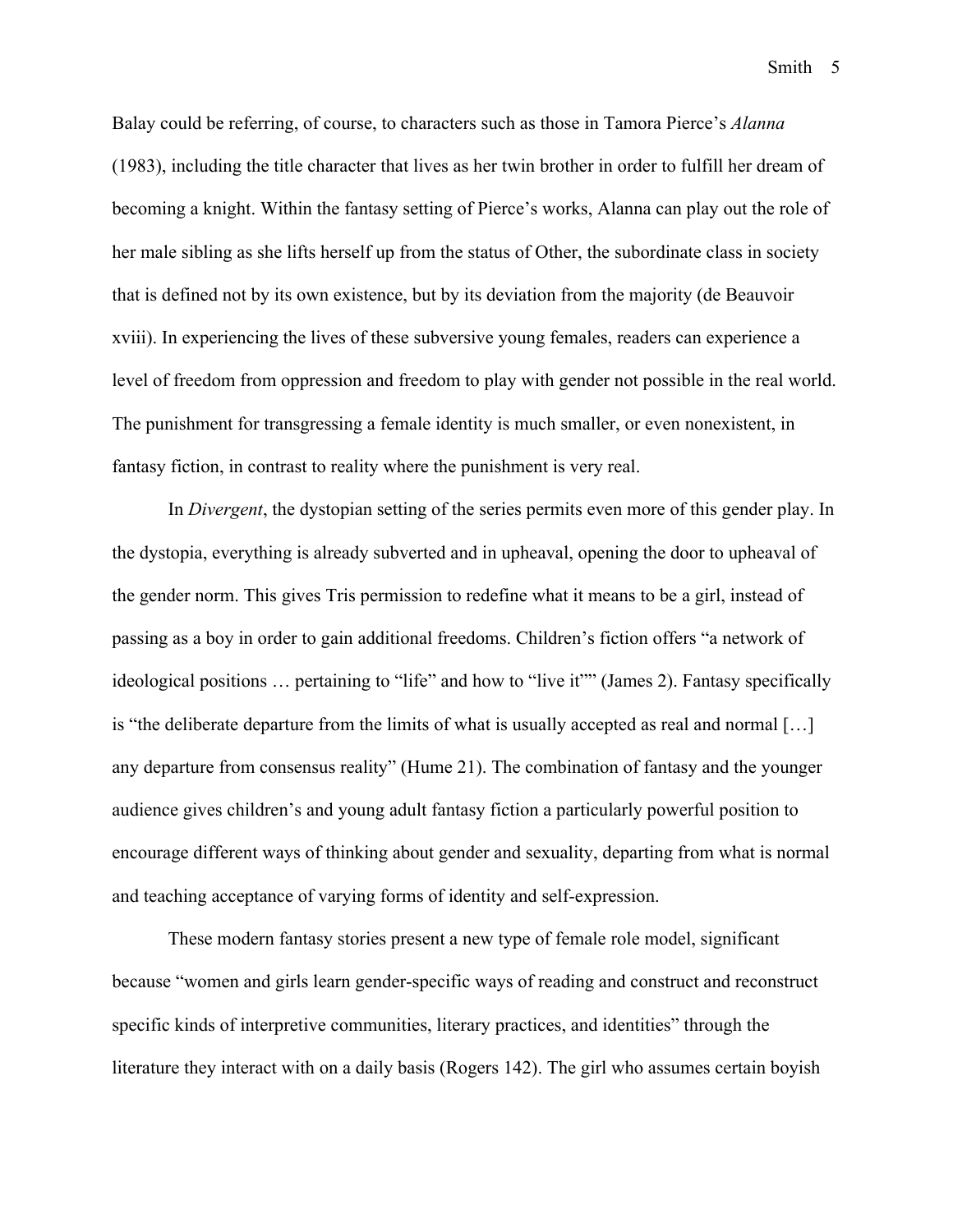behaviors is obviously not a phenomenon limited to recent dystopian novels. Louisa May Alcott's Jo March (*Little Women*) and Harper Lee's Scout Finch (*To Kill a Mockingbird*) are two classic examples of literary tomboys from before the twenty-first century. According to Mary Elliott, "tomboys began to appear regularly in American post-Civil War fiction for women and children" (92). Beyond simply presenting a different kind of femininity, "the novels question the efficacy of the prevailing legal, political, and social values, even if the questioning is done by innuendo rather than by actual assertion of a contrary view" (92). So tomboys are not a new literary occurrence, but there is something different about this new reincarnation of them. Written for a generation that has become desensitized to violence in a way that no other has before, these new tomboys have to be able to keep up with boys in that realm as well. They can defend themselves, and have as little regard for human life as their male counterparts in other series.

Also important, however, are the implications texts like *Divergent* have for the potential queering of the literary space for children. Part of the draw of dystopian literature is the sense of safety it provides, the impossibility of the danger and abnormality that goes on within it. We can dream about the freedom and excitement provided, but always be protected by the story's distance from the real world. Gabrielle Owen, examining the connections between the identity of the child in children's literature and queer theory, writes:

Queer lives are often defined by impossibility, both in ideological ways and in lived, material ways. Impossibility is a condition of existence, something that must be negotiated. *Queer* describes, here, not only gay or lesbian, but ways of being that fall outside of intelligibility, fall outside of definition, outside of what is usually understood as reality. (258)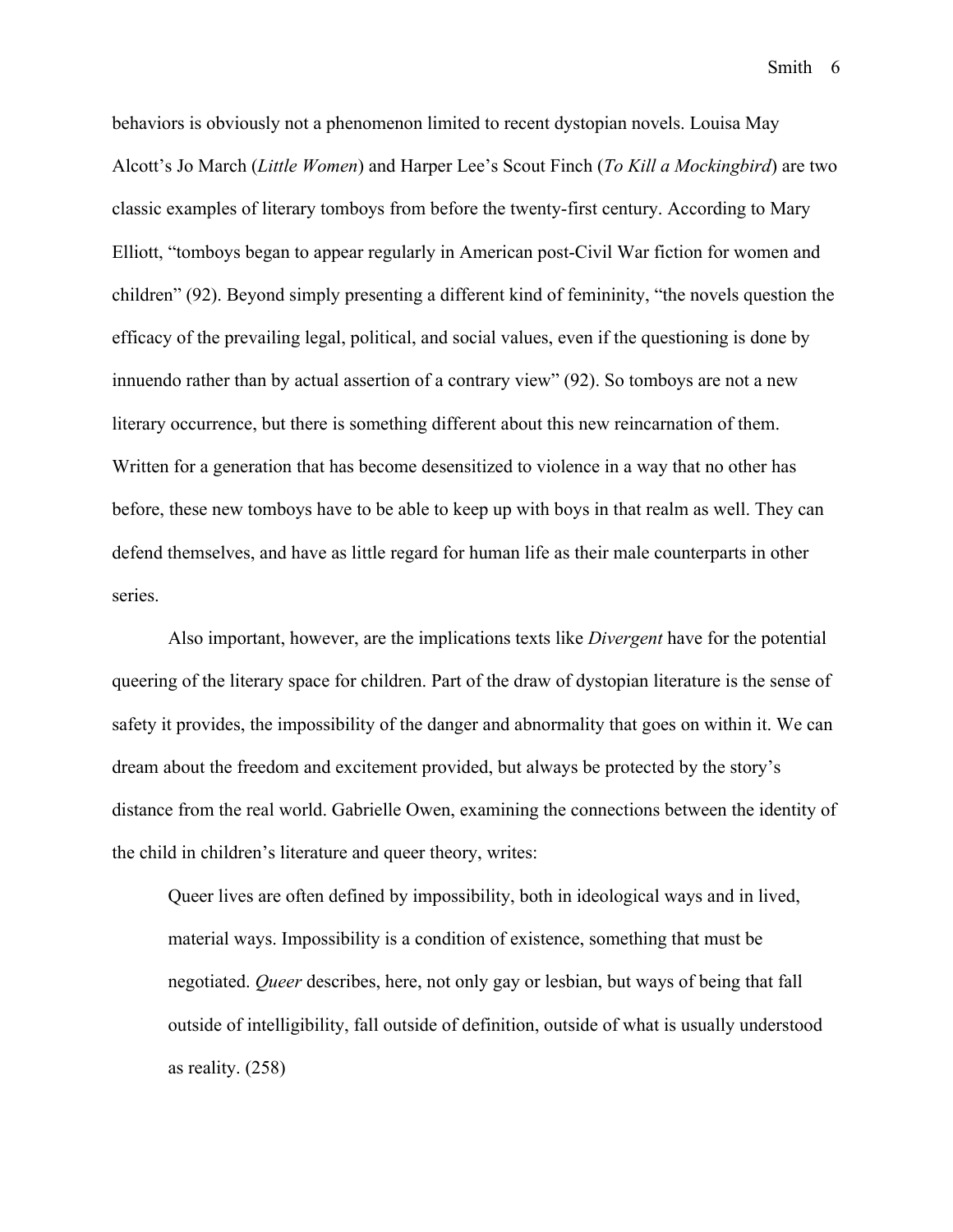The same impossibility also arises in the context of dystopian literature, which is unintelligible in its deviation from our reality. With children, the innocent willingness to accept that impossibility, to look outside the norm and see it as normal, provides an area that is ripe for subversion of femininity and masculinity. A dystopian space *is* a potentially queer space, and the younger audience allows for more flexibility of identities and definitions, as children have a more natural willingness to accept difference and queerness than adults.

Tris displays little difficulty adapting to more masculine behaviors, such as aggression, courage, and violence. While she struggles sometimes to learn the actual action, her years of watching the Dauntless tumble out of train cars and run down hills have allowed her to feel comfortable with more masculine behavior. She left Abnegation because she never felt comfortable with the deeds required of that faction, and joined Dauntless because the behaviors required there felt natural. According to Anne Balay, "Within the genre of fantasy fiction, femininity is an effort, while masculinity is natural or inevitable, whatever the gender of the subject" (17). She then elaborates using Neil Gaiman's *Coraline* as an example, "For Coraline, saving souls, capturing talismans, defeating daemons—these are all in a day's work, while a doll's tea party requires a conscious effort and serves as a deliberate mechanism" (17). Tris also exhibits extra effort when acting out more feminine behaviors. She consciously chooses to dress in a more feminine manner and resists being helped by other members of her faction (*Divergent*  236). Tris has the ability to consciously choose femininity, but masculinity has more natural ease for her. She can cover behaviors of both genders, but not with the same level of comfort. The varied ways in which Tris acts out her femininity is highly progressive. Her gender is queered by the way she chooses to dress and how she thinks about her actions, and, most importantly, it is not mentioned. Her comfort with her masculinity is assumed, and her transgression of traditional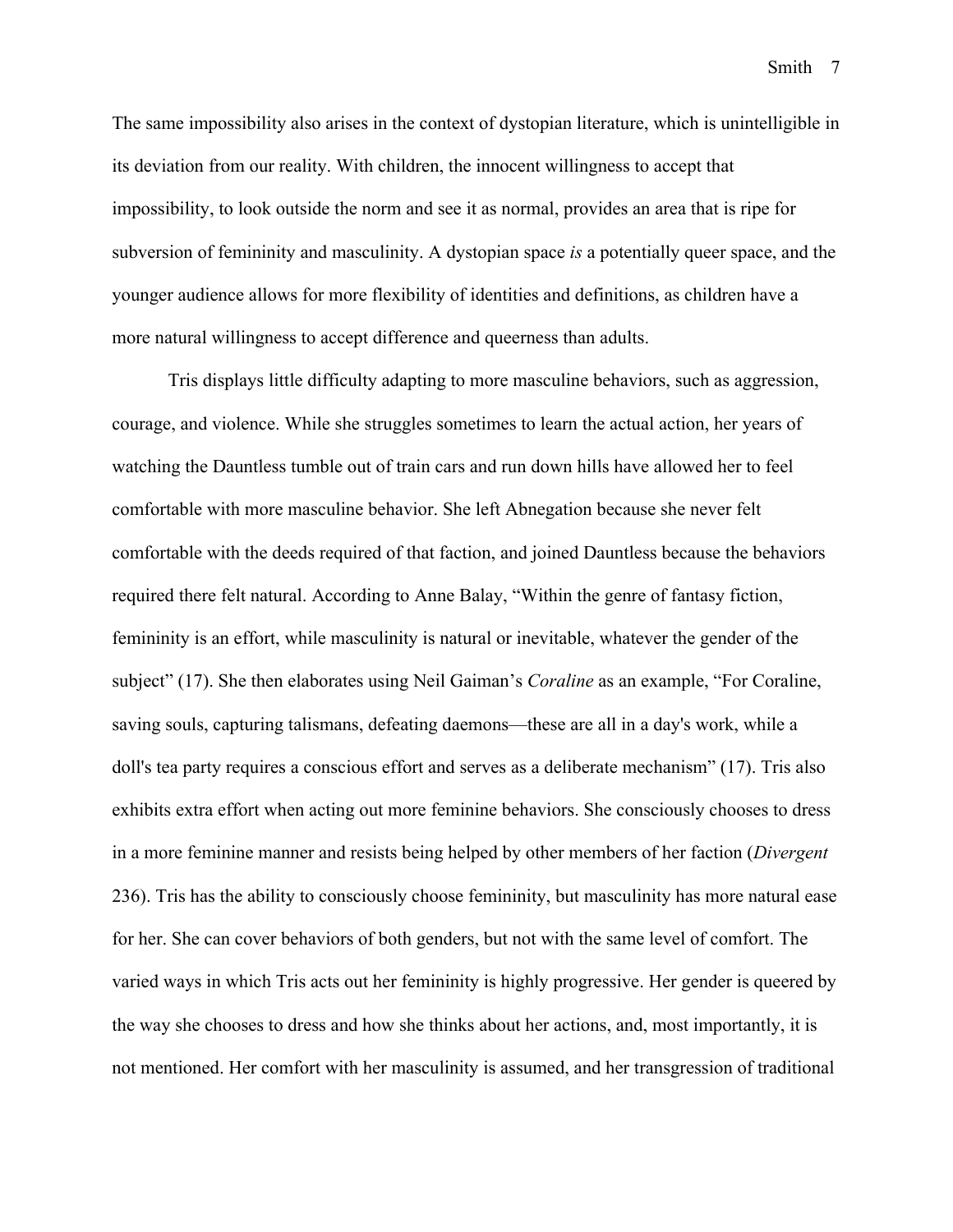femininity is in fact not transgressive at all. She lives in a world where a plethora of femininities are accepted as normal, radically different from the modern America where many of the readers live, where only one version of femininity, hegemonic femininity, is allowed.

# **Factions as Gendered**

From the beginning, the world of *Divergent* is a world of contrasts. Tris has grown up in a world divided into factions. Within the city, "Those who blamed aggression [for the world's evils] formed Amity….Those who blamed ignorance became the Erudite….Those who blamed duplicity created Candor….Those who blamed selfishness made Abnegation….And those who blamed cowardice were the Dauntless" (*Divergent* 42-43). The values of the different factions establish an unintentionally gendered situation in the city. Although there are both men and women in each faction, the behavior of each and the relationships between the factions establish a very rigid system, structured around the male-female binary while also accepting more subversive behaviors from individuals (if the behaviors fit with their faction but not their gender).

As categorization into gender, race, and class is important in the real world, categorization into faction is the most important determiner of identity in the *Divergent* universe. The traits that define each faction can be aligned with the qualities stereotypically valued by different genders, providing a connection between the identities in *Divergent* and identities in the real world. Allan Johnson, sociologist and author of *The Gender Knot: Unraveling our Patriarchal Legacy,* identifies the qualities valued by masculinity and masculine culture "as control, strength, competitiveness, toughness, coolness under pressure, logic, forcefulness, decisiveness, rationality, autonomy, self-sufficiency, and control over any emotion" (Johnson 7). Dauntless and Erudite both value and encourage behaviors that fall well within these bounds.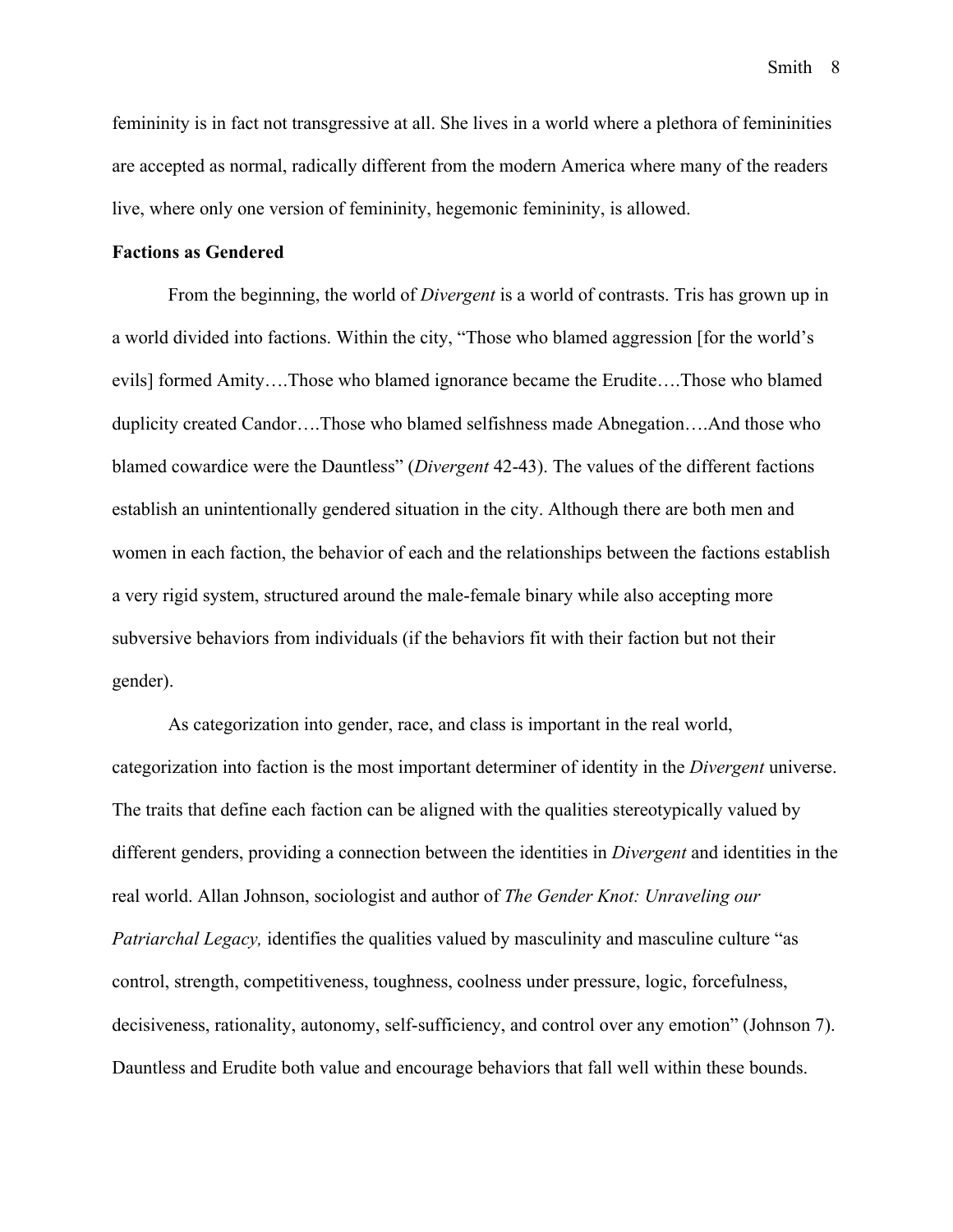The Dauntless, who value courage and aggression above all else, act as the protectors of the city and demand bravery to the point of stupidity from every faction member. As Tris wanders the dark streets with her new fellow faction members, she notices, "part of being Dauntless is being willing to make things more difficult for yourself in order to be self-sufficient. There's nothing especially brave about wandering dark streets with no flashlight, but we are not supposed to need help, even from light. We are supposed to be capable of anything" (*Divergent* 138). The Dauntless value self-sufficiency to such a degree that endangering oneself is more acceptable than taking any aid. The Erudite obsession with knowledge, an obsessive, cold rationality at the expense of compassion and basic humanity, is also related to the societal idea of hypermasculine behavior. Candor, the faction that values honesty, does not fall quite as neatly into a gendered category, but the discussions of the bravery required to be honest, and the lack of tact exhibited by Candors when critiquing others, as seen in more masculine communication styles, paint the faction as more masculine than feminine.

Other factions represent explicitly feminine qualities, such as "cooperation, mutuality, equality, sharing, compassion, caring, vulnerability, a readiness to negotiate and compromise, emotional expressiveness, and intuitive and other non-linear ways of thinking" (Johnson 7). Abnegation, founded on selflessness and giving to others, embodies many of these feminine qualities. When given a gun for the first time, Tris considers that Abnegation would not approve of it because "guns are used for self-defense, if not violence, and therefore are self-serving" (*Divergent* 78). Abnegation is so selfless that protecting your own body from violence is unacceptable. Finally, Amity, the faction responsible for growing the food for the entire city, is based on love and friendship. The faction is so focused on cooperation that no decision can be made without complete group consensus. Between the factions, the disdain and distrust that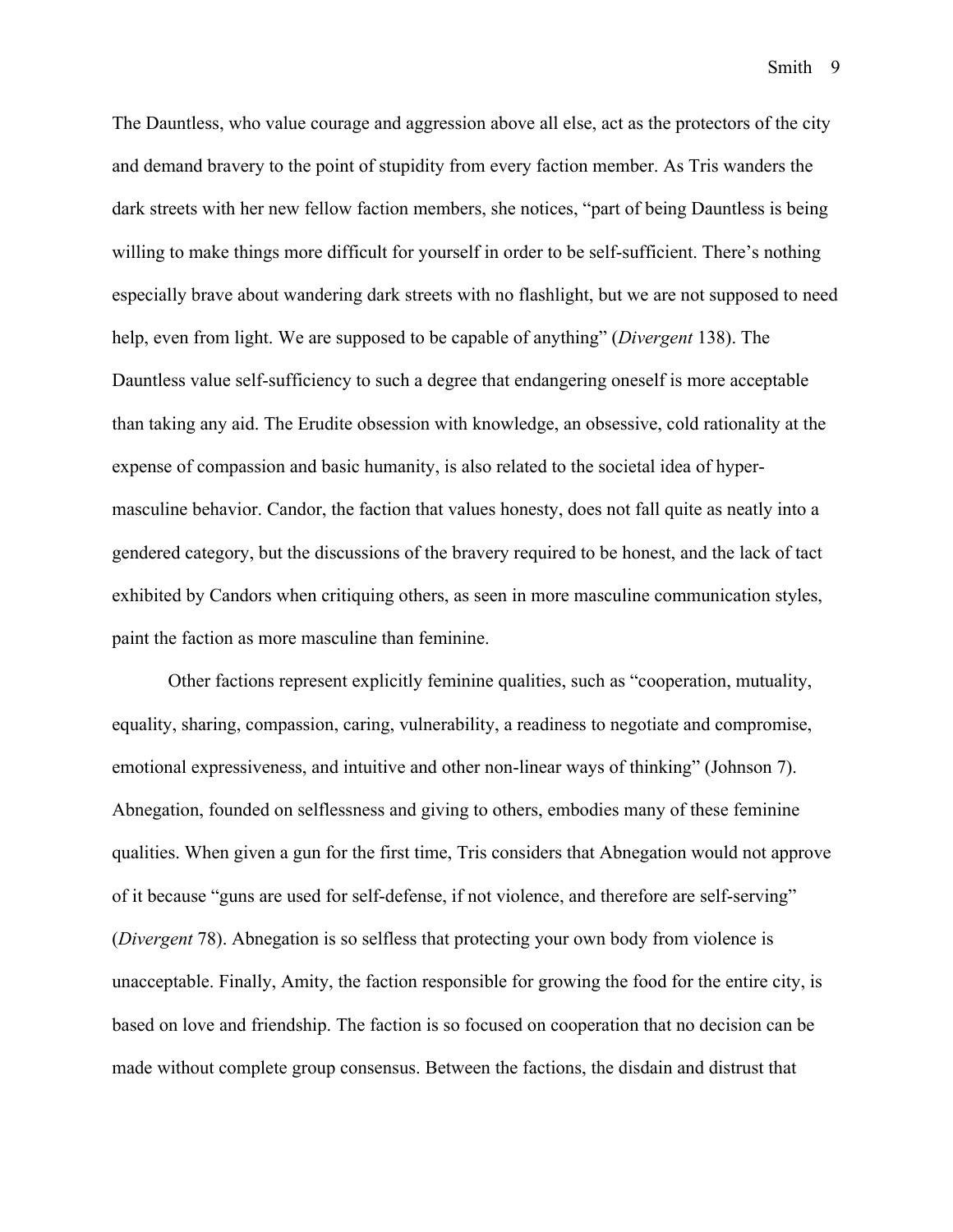Erudite feels towards Abnegation and even Amity, and the eventual battle that ensues as a result, show a literal conflict between different conceptions of genders. The positioning of the factions, and the way in which they reproduce gender norms, reproduce the patriarchal values of the real world. Even though individuals can act out traits that do not align with their gender within the factions, they reinforce the existing power structures in a larger scale way.

The final group in the city is the factionless. Those who failed to complete initiation into their chosen faction, "they live in poverty, doing the work no one else wants to do" (*Divergent* 25). As the homeless population of the city, they are highly undesirable and looked down on by the faction members. At one point, Tris goes so far as to say that she would rather be dead than factionless (54). Without an identity, unable to ascribe to the qualities required by their chosen faction, the factionless have been rejected by society. They are reluctantly supported by the city and aided in some ways by the Abnegation, but not included. The existence of the factionless is another logic that allows the subversion of traditional gender expression, by Tris and others. Simone de Beauvoir wrote, "The category of the *Other* is as primordial as consciousness itself. In the most primitive societies, one finds the expression of a duality—that of the Self and the Other" (de Beauvoir xvi). The existence of the factionless gives the city an Other that is not women, a population to depict as the deviant. They subvert the gendered nature of society in a way that is more unacceptable than being a woman, by being neither masculine nor feminine enough to fit into a faction. This subversion gives Tris and other women more freedom to bend their gender, as they face less scrutiny and are a part of the dominant, accepted group: the group that belongs to factions. The factionless have subverted the social norm as they completely reject the faction system, but acting within the factions is more important in this culture than acting within gender norms.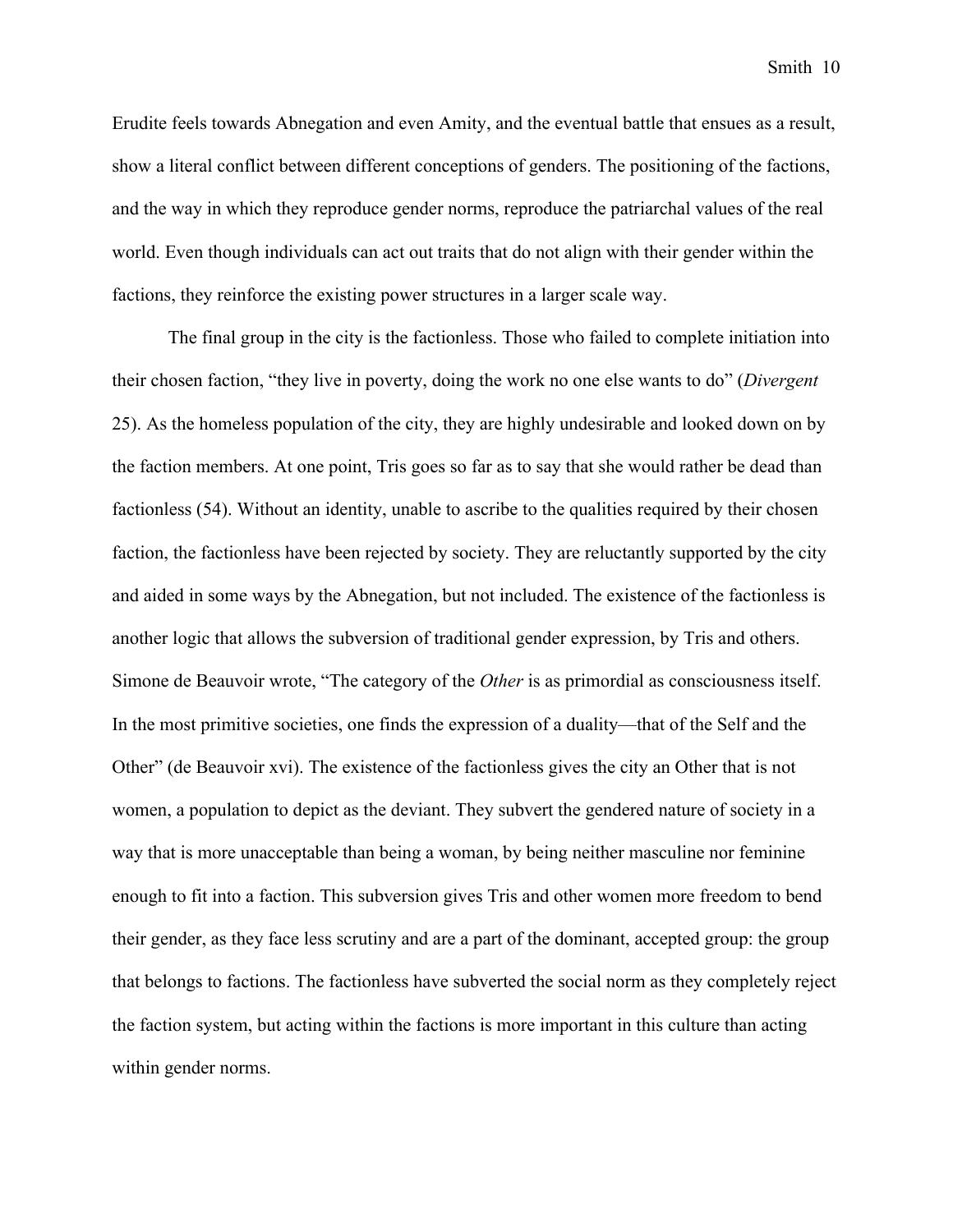In *Divergent*, certain aspects of gender are not as restricted to the binary as in most children's literature, or even daily life. The factions act out characteristics usually attributed to one gender, but are filled with members of both. This brings into light questions about the merits of how society demands certain behaviors from each gender, subverting what is accepted as truth by painting an example of what an alternative reality would look like, one where necessity dictates gender performance, not sex. Within Dauntless, the focus of much of the first book, adolescent men and women fight one another for a spot within the faction. While Tris' small stature and lack of fighting experience come up as reasons why she may not succeed in this part of the training, her gender never does. She fights the biggest, most competitive boy in her initiate group, Peter, and while she loses, "The thought of begging Peter for mercy makes [her] taste bile" and she fights back hard (*Divergent* 109). Two of the other female initiates, Molly and Christina, are in fact highly competitive fighters. The biggest boy, Al, loses all his fights.

One's status as Dauntless is in no way gender dependent. The initiates are ranked and judged all together, and Tris' abilities to withstand the mental portion of the training give her more points than the physical portion, where the male initiates do have some advantage (197). She is competitive, and her developing ability to defend herself is something she is proud of. Even the masculine changes, such as muscles and lack of curves, that are coming to her body with the increased physical activity are not shameful or concerning (167). When the initiates compete in a game of capture the flag that has bearing on their rankings, Tris chooses to climb to the top of an old Ferris wheel to find the other group, risking her life to help win the game (141). Even though many of the female characters are able to deviate from traditionally feminine characteristics, there is much less evidence of male characters, even within the feminine factions, exhibiting many feminine characteristics. However, Tris is the main character and the one whose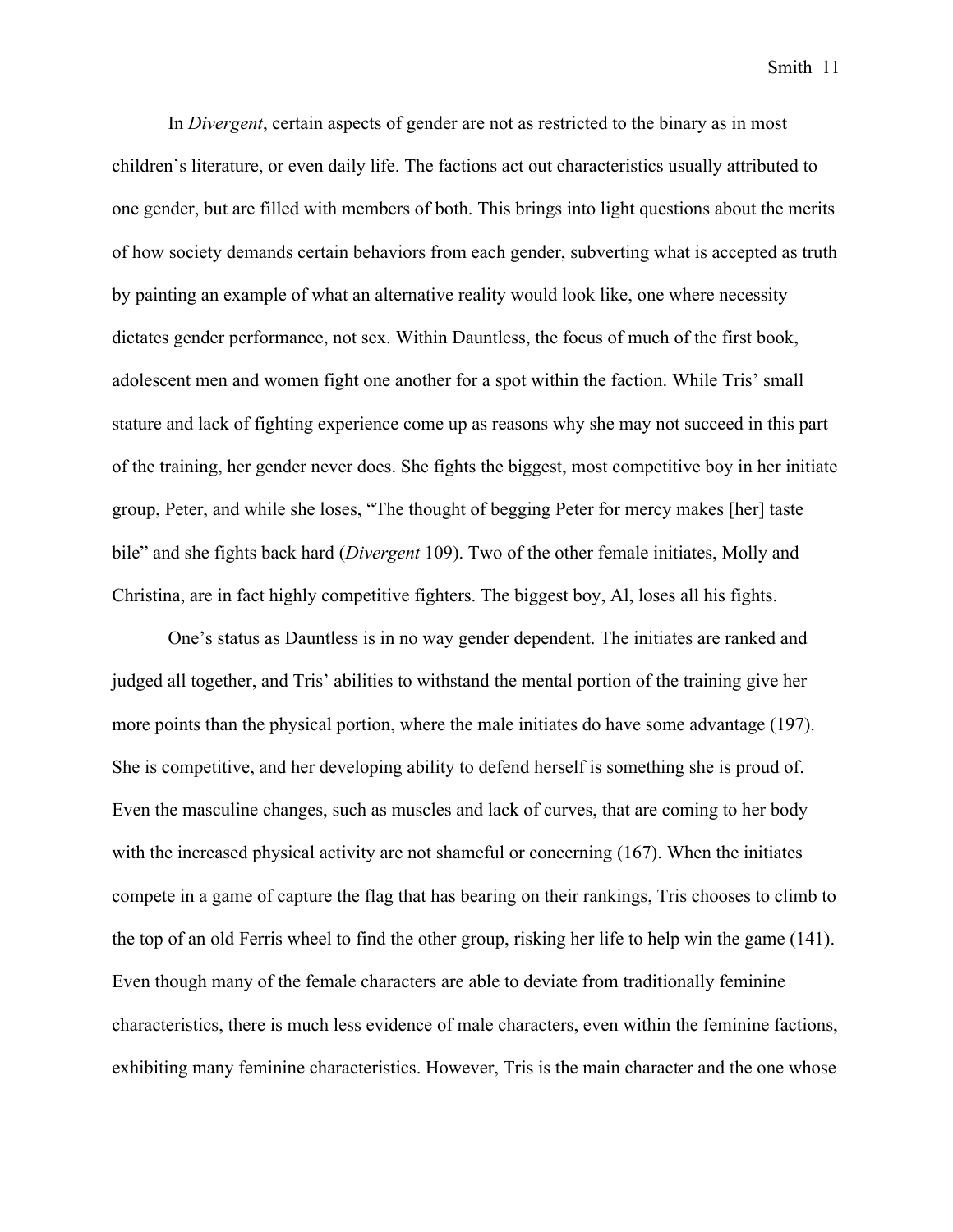perspective is seen most often by the reader, and she is not held to feminine behaviors in the least.

#### **Divergence as Queer**

Within the *Divergent* series specifically, an element of the story that has particularly strong ties to queer theory is the existence of divergence as a concept. Divergence is incredibly subversive, rejecting the idea that each citizen must belong to a faction, which defines his or her identity. If the series questions the legitimacy of such categorization, it questions categorization in the non-literary world, such as by gender. Tris discovers she is divergent when she takes the simulation serum to determine which faction she has an affinity for, and gets three instead of one (*Divergent* 22). Although she chooses Dauntless, as the plot evolves she discovers that her divergence protects her from the serum that is ultimately used by Erudite in their attempted takeover of the city. Her divergence, which is a threat to her life throughout much of the series, allows her to save some of her family and friends. After escaping the city, Tris finds out that her divergence is not actually a disability, but a sign that she is genetically pure, as opposed to genetically damaged, and her existence shows that the experiment that is her city is starting to work (*Allegiant* 178). By not truly fitting any faction, she is actually the hero. This act of lifting Tris up to a hero's status for her lack of ability to fit into any faction encourages a more positive view of those who don't neatly fit society's other molds. Throughout the series, Tris struggles to act Dauntless while her other identities and the corresponding thoughts and feelings come to the surface. This struggle, this act of not fitting in, is both queer and celebrated, and this celebration is conveyed to the reader.

Tris was not aware that divergence was even a possibility until she found out she was, just as many queer youth do not consider alternate ways of doing their gender until they feel

Smith 12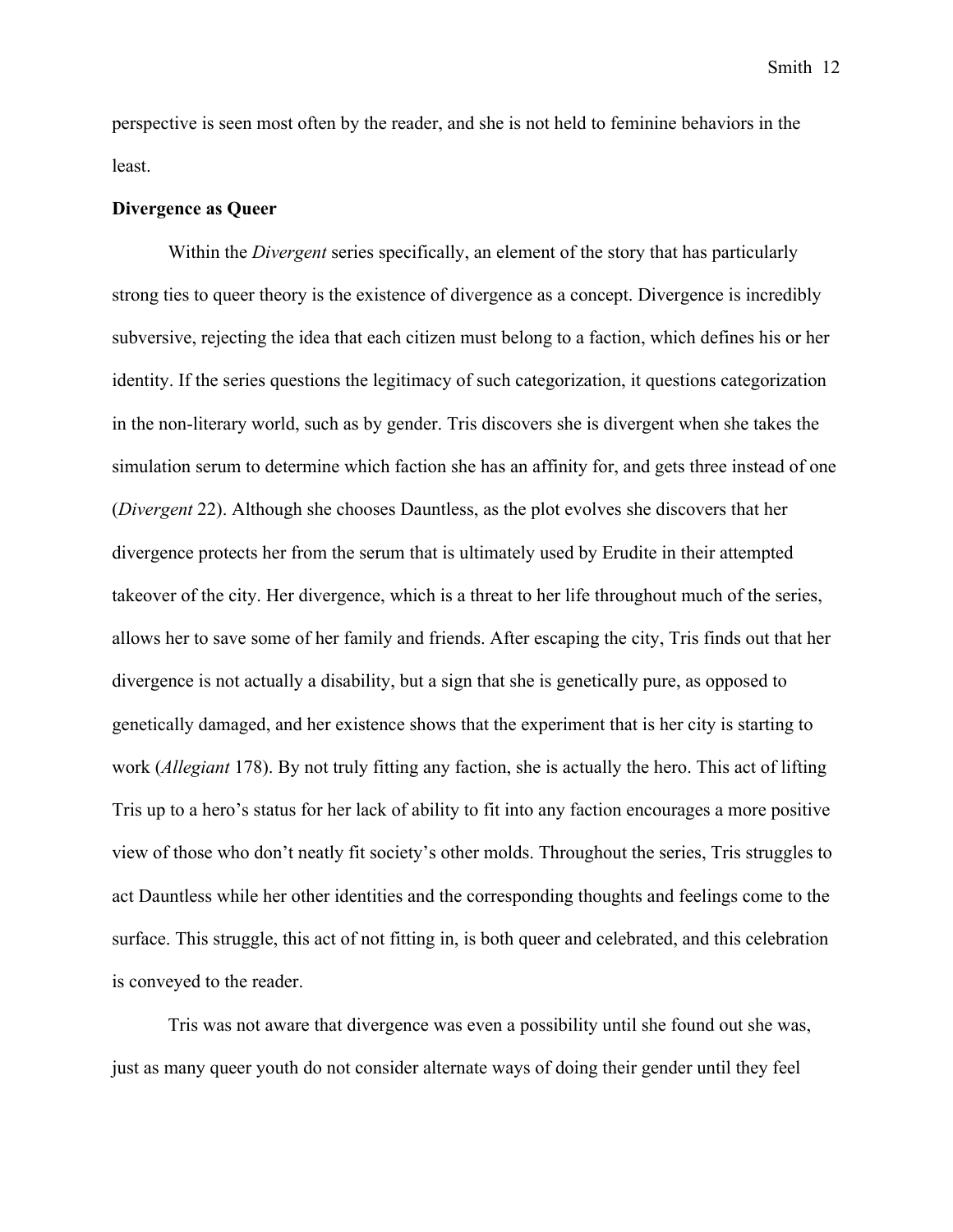tension in their personal lives (*Divergent* 23). Judith Butler writes on the phenomenon of queerness: "To find that you are fundamentally unintelligible (indeed, that the laws of culture and of language find you to be an impossibility) is to find that you have not yet achieved access to the human, to find yourself speaking only and always *as if you were* human, but with the sense that you are not, to find that your language is hollow, that no recognition is forthcoming because the norms by which recognition takes place are not in your favor" (30). One's faction identity is the foremost identity within the *Divergent* universe, the definer of worth and humanity. Tris would "rather be dead than empty, like the factionless" (54). Her lack of real identity, as well as her status as something that is not commonly known or accepted, makes Tris unintelligible. Although she later finds out that her true identity is preferable to what the others in her city are, within her culture for much of the series she does not exist (*Allegiant* 178). She has no right to exist. She fights to hide her divergence, and is encouraged to do so by those closest to her (*Divergent* 255). It is shameful and different and dangerous, and she cannot be allowed to exist in her society. She cannot be recognized, until she saves everyone. Then, it is prideful. Her difference can be celebrated and accepted. This way in which her difference makes her into something special deviates from the normal societal message of fit in or get out. However, it takes a heroic act for her difference to take on this special role, so it is not completely legitimized. Only its benefit to everyone else makes her good, a martyr, but difference for difference's sake still does not achieve acceptance in the *Divergent* universe.

The connection between Tris' deviance from the norm and a queer identity adds to the overall subversive messages in the series. David Halperin defines queer as "whatever is at odds with the normal, the legitimate, the dominant. There is nothing in particular to which it necessarily refers. It is an identity without an essence" (62). Divergence makes Tris different. It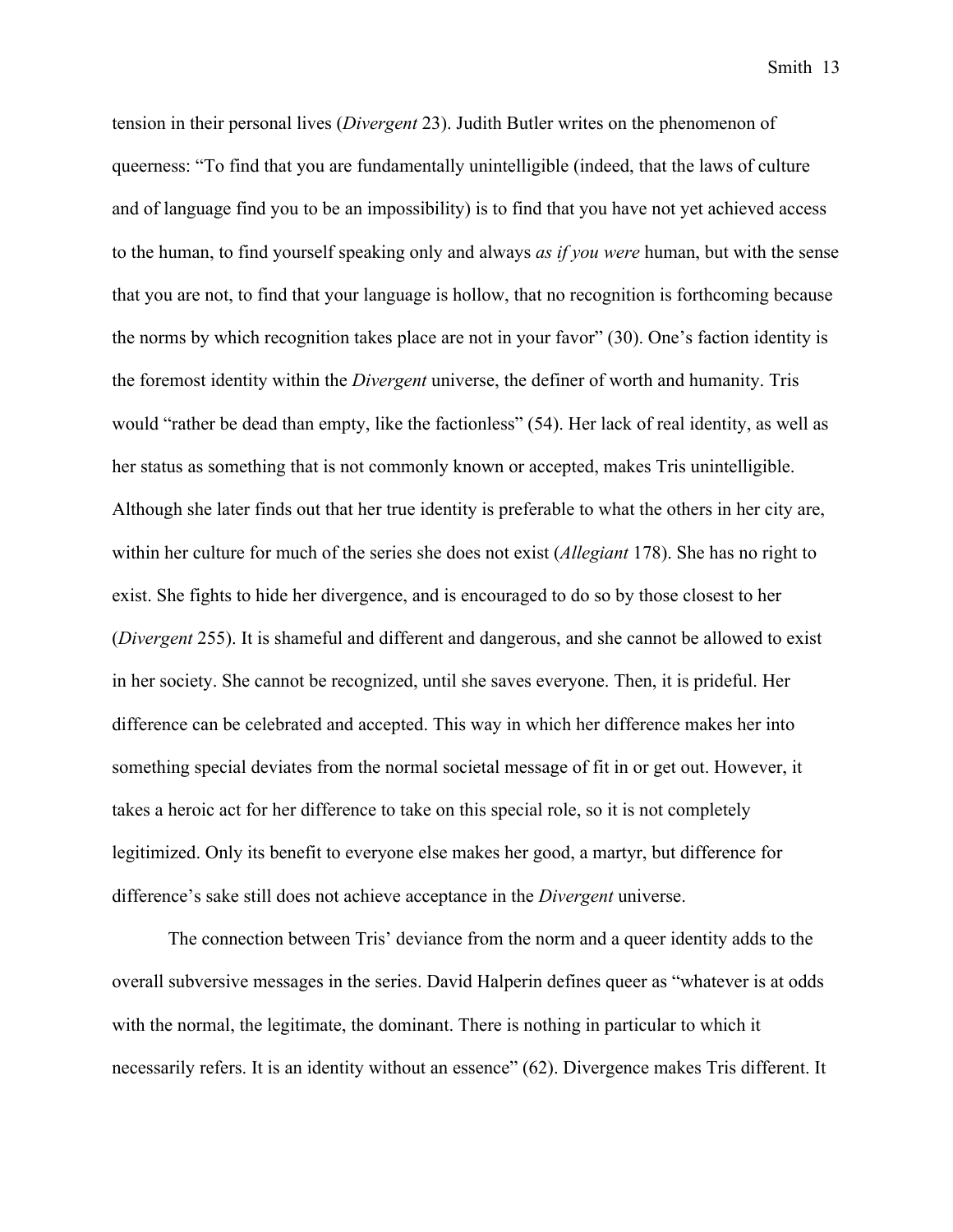keeps her from fitting into the neat categories created by each faction. She connects with others who exhibit this trait, just as the queer community forms in response to an unfriendly, heteronormative world. Tris' differences put her in danger, as she discovers when the woman who tests her tells her, "This is different. I don't mean you shouldn't share them now; I mean you should never share them with anyone, *ever*, no matter what happens. Divergence is extremely dangerous" (*Divergent* 22-23). While it is dangerous, Tris' divergence ends up being what saves her, just as a queer identity saves those who do not fit the gender binary in the real world. She is told to keep her divergence a secret in this world that does not understand it, and then ends up in a space where she is told to be proud and introduced into a world "saturated by experiments and observation and learning" (*Allegiant* 196). This space, where her difference is ultimately celebrated and gives her an ability to resist the mind control that brings about the downfall of her fellow citizens, represents a queer futurity of sorts, a new kind of world where differences like this are admired. As the exception to the rule, Tris is threatened by many of the supporting characters but celebrated by the author and other main characters. Her treatment in the outside world, where she is again lifted up to a higher status, legitimizes a non-binary identity as well.

While Tris starts out as queer in the way it is often seen in our society, as shameful and secretive, she is lifted up to a pedestal in the world outside the city. Her genetic purity makes her a more complete, higher state of human, better than those who are not. This undermines the potential celebration and acceptance of difference readers may gain from the early parts of the story. She becomes the norm, loses her deviance. She is no longer subversive. Her queerness is unqueered, and the messages that were being conveyed by a heroine with such a destabilizing identity are lost. It is not completely normative, as her difference is originally celebrated and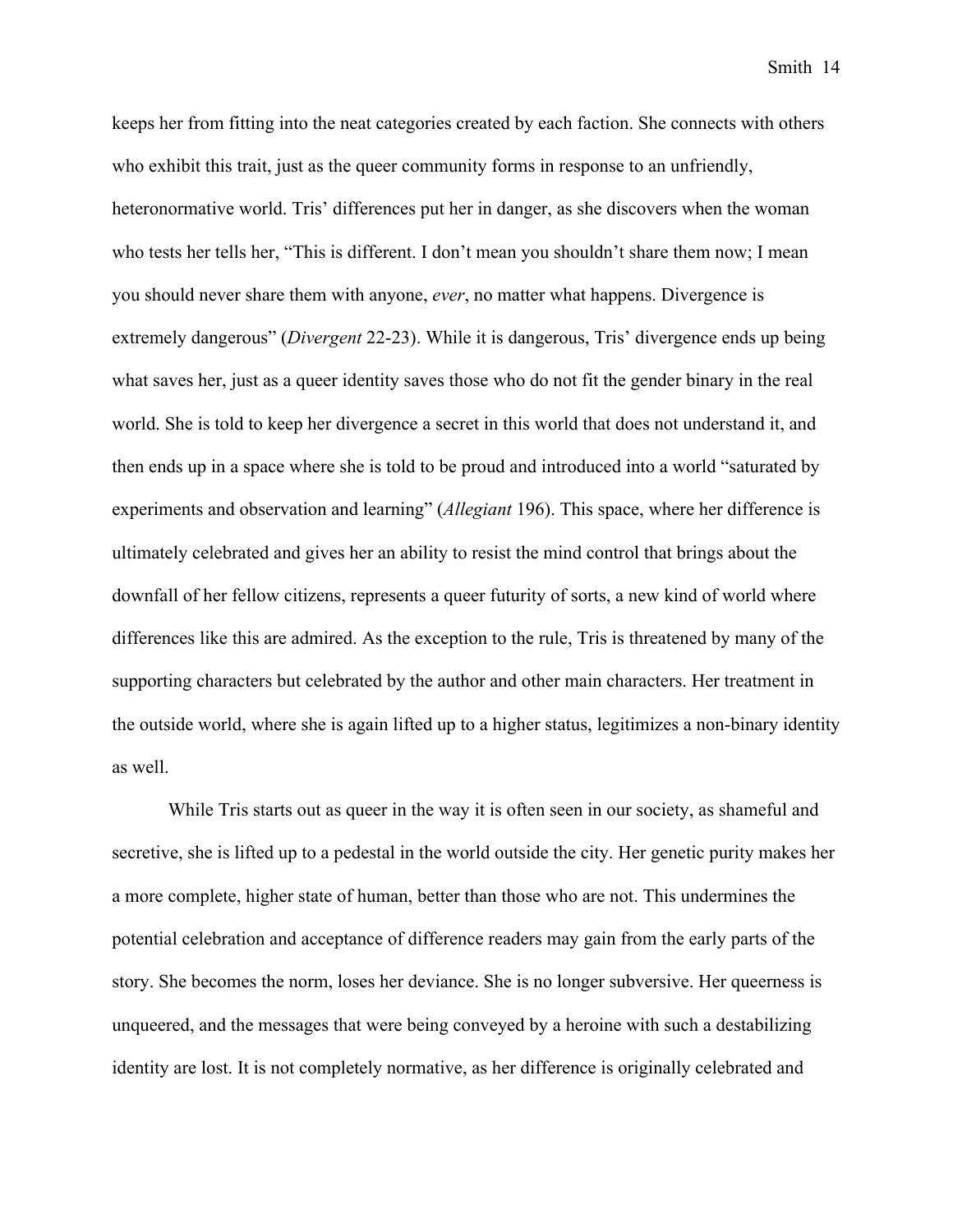legitimized to the reader, but that legitimacy is taken so far as to lose any progressive nature in young adult literature.

## **The Smallest Initiate**

As literary characters have their physical appearance completely described by the author, almost taking away any interpretation by the reader, what they wear and what they look like has powerful implications for how the readers connects the character with the real world, such as how their gender is perceived. In adolescence, clothing and appearance has an elevated level of importance, so these descriptions are even more prominent in the young adult context. Each faction has a uniform of sorts, which aligns with the faction's values. The evolution of Tris' physical appearance as she moves from Abnegation to Dauntless, combined with her attitude toward her image, gives an interesting perspective into her gender identity as well. In the beginning, as a child of Abnegation, Tris has "gray clothes, the plain hairstyle, and the unassuming demeanor," all intending to "make it easier for [her] to forget [herself], and easier for everyone else to forget [her] too" (*Divergent* 6). The importance that Abnegation places on ignoring one's physical appearance is so high that members are not allowed to look in mirrors more than once every three months. With the dress and rules of Abnegation, Tris has no sexuality. She is supposed to do everything in her power to keep attention turned away from her, focus it on others instead. Her body, as something belonging only to her, has no real relevance in her life as a member of Abnegation. In the *Divergent* universe, self-expression, at least in respect to physical appearance, is defined by your faction affiliation. Especially for teenagers, appearance can be one of the primary ways that an identity is expressed. Tris develops into a gender identity through the evolution of her clothing choices. She chooses an identity, but the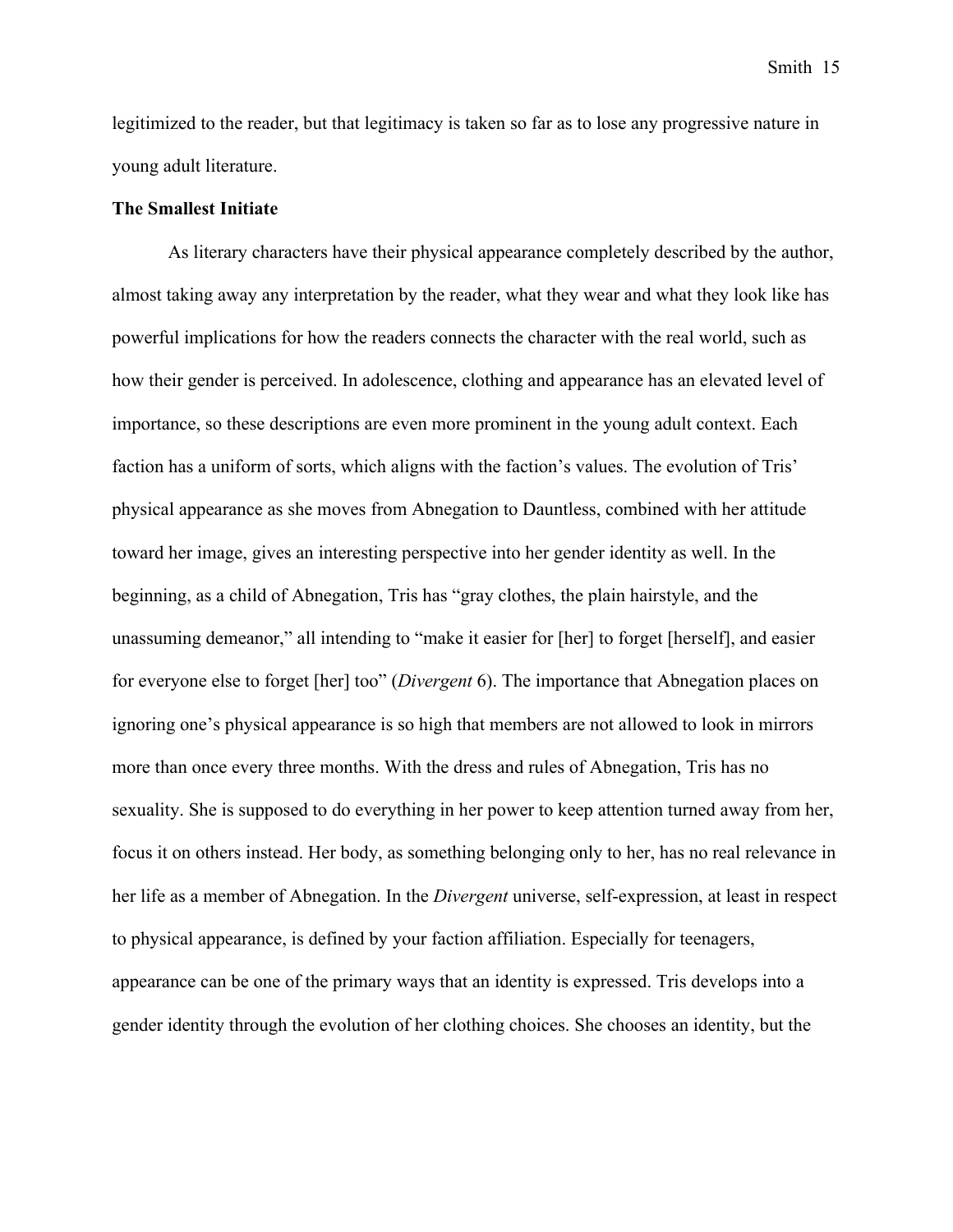one she chooses, more feminine and more sexual, is not subversive to the reality of femininity in modern America. Instead, it enforces those ideals.

Throughout her initiation process, Tris continues to develop her image and appearance, becoming more feminine and masculine simultaneously. In the beginning, she describes herself as "the smallest initiate" but then, as training progresses, she notices her muscles developing and her body shape changing (*Divergent* 72). She observes the changes one morning:

I step to the side so I stand in front of the mirror. I see muscles I couldn't see before in my arms, legs, and stomach. I pinch my side, where a layer of fat used to hint at curves to come. Nothing. Dauntless initiation has stolen whatever softness my body had. Is that good, or bad? At least I am stronger than I was. (167-168)

Tris acknowledges the necessity of her new, more masculine body type, but is still not completely comfortable with the deviance from traditional femininity that it implies. Nonetheless, when society's voice makes her question the acceptability of her body's changes, her own voice ignores it, focusing on the utility of her body and its newfound strength. She is a teenage girl rejecting, for a moment, the world's message that she needs to look a certain way, in favor of considering her own power. Around the same time, however, she is dressed in a dress for the first time, her hair let loose, and her eyes outlined in black pencil (86). "You aren't going to be able to make me pretty," she tells her friend (86). "Who cares about pretty?" Christina replies, "I'm going for noticeable" (87). Within Dauntless, Tris is allowed to explore and modify her appearance in ways she has never been able to before. The treatment of Tris' body, what she puts on it, and how it changes sends mixed messages to readers. Her acceptance of her strength clearly asserts that the body is for doing, and that should be a person's focus when considering what their body is worth. Her transition from a less gendered appearance to a more traditionally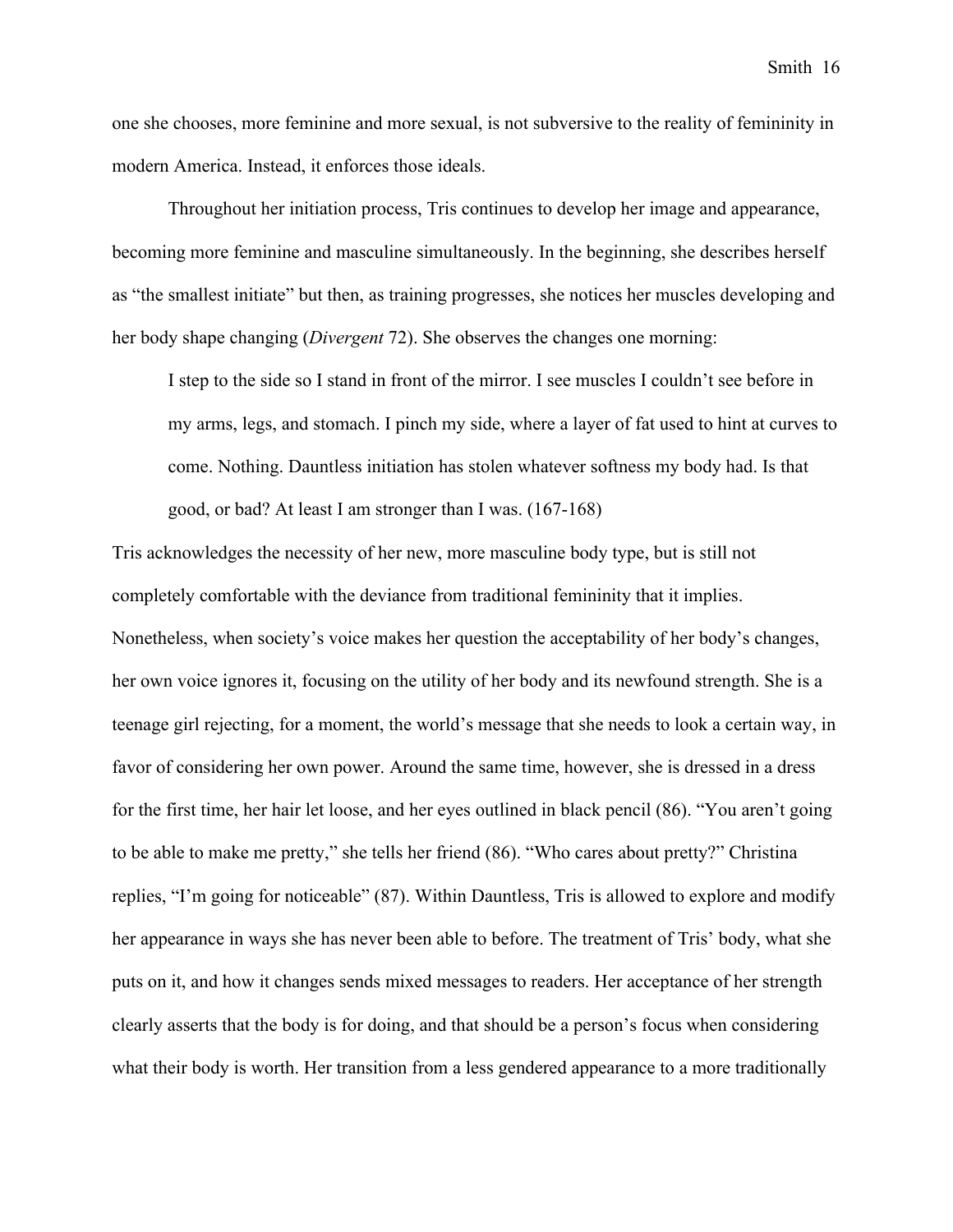feminine and sexualized one, on the other hand, reinforces ideals about societal ownership of women's and young girls' bodies, as well as putting worth on her small, pretty, and thin body because it fits acceptable norms. The way she is portrayed and how she chooses to dress goes against the queerness that exists in other parts of the stories, and is normative to a degree that it contradicts the subversive and feminist elements that are elsewhere conveyed.

American girls today grow up in a society where the average man is about half a foot taller than the average woman (Fryar, Gu, and Ogden 1). While women are statistically smaller than the men around them, the emphasis on Tris' small stature in *Divergent* is extreme. This size differential keeps women in a subordinate place to men physically as well as societally. At the beginning, she describes herself as having "a narrow face, wide, round eyes, and a long, thin nose—I still look like a little girl" (*Divergent* 2). She later explains that she has to roll all her Abnegation issued pants up because they are too long (4). She is frequently, almost obsessively, portrayed as fragile, even as her experiences learning to shoot guns and fight larger initiates are being discussed. Her diminutive stature is almost as important to her character's development as her divergent identity, or her relationship with Four. She is a little girl going up against adults, despite being of the age to choose her identity for the rest of her life. As she takes down evil, has her first sexual experiences, and saves her city, she is tiny. It is as if her masculine strength is only acceptable when it inhabits a delicate body. In this way, the story undermines its own queerness, by reasserting values that can be seen in any piece of popular media.

In regards to other female characters, Tris' petite size seems to connect her with a sort of moral higher ground, while reaffirming her femininity. Molly, her female enemy within the Dauntless initiates, is nicknamed the Tank, and "has broad shoulders, bronze skin, and a bulbous nose" (*Divergent* 92). Jeanine, the villain and mastermind behind the attempted take down of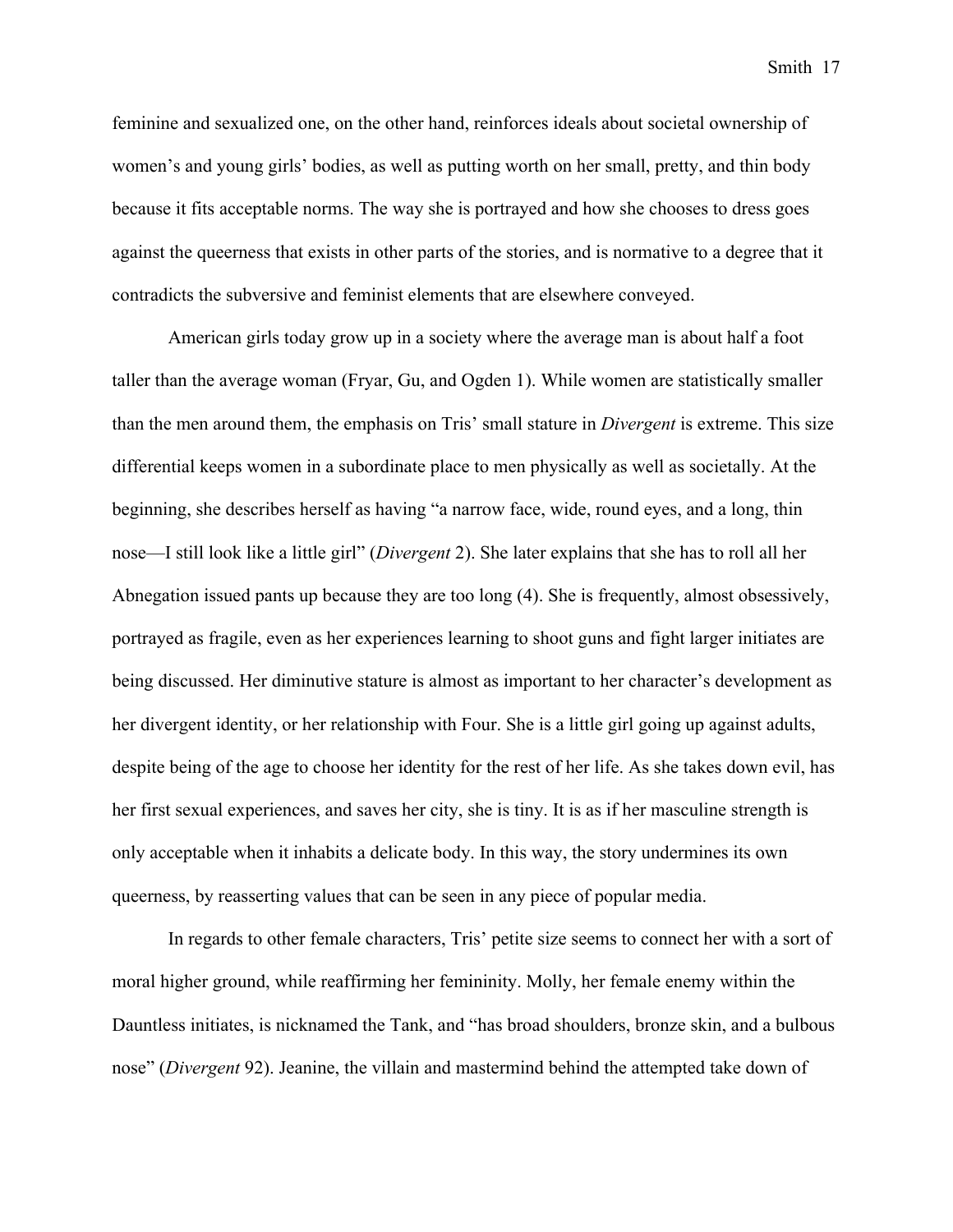Abnegation and the faction system, has "a layer of pudge around her middle" (429). These two women are never described as delicate or birdlike, because doing so would create a problem for the small is good, big is bad dichotomy. Even Tris' friend Christina, whose height is compared to the evil Molly's, is thin and pretty (*Divergent*, 51). Just as Tris' heterosexuality provides a tie back to her true feminine identity, and therefore permission to act more masculine, her petite form gives her permission to be strong. She can fight and shoot and climb because she is little, and therefore delicate. As the small underdog, she is protecting herself from the big bad guys, where if she were larger, she would lose the idea of protection. She can never truly be the aggressor, because she is always at a disadvantage, always fighting back. She is the David and the world is the Goliath, and rooting for the female underdog is acceptable in a way that rooting for the woman at an advantage never will be.

Tris' feminine appearance and the constant reassertions of its persistence despite her more traditionally masculine actions undermine the queer message of her identity. If Tris' appearance fit in less neatly with the gender binary, such as Stieg Larsson's Lisbeth in *The Girl with the Dragon Tattoo*, her identity would send a clearer message about the constructed nature of gendered appearances. As it stands, however, her femininity in looks serves to give her permission to act outside of more acceptable boundaries. Her queerness and inability to fit in are okay because, in our world, she would fit in. She would be pretty and tiny and well liked. She's only acting the way she is, her appearance tells readers, because she must. She is not *really* masculine or all that different. The tension between the heteronormativity of her appearance and the queer possibilities presented by the state of her mind persists throughout the series, reinforced by her relationship to Four and the vilification of every female character who does not fit into the very thin box created by American society.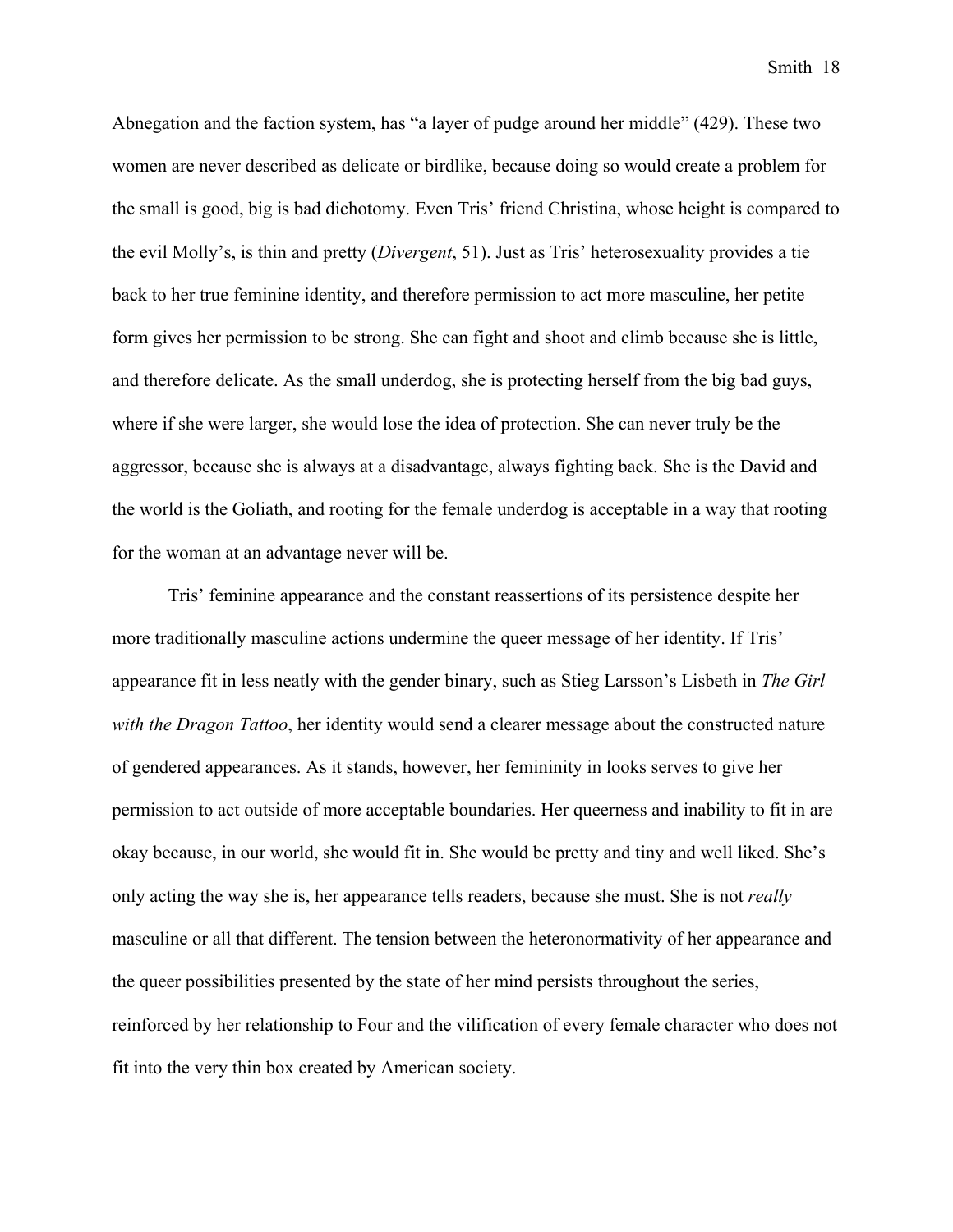While it is very easy to predict whether a female character is good or bad based on her physical size, the same does not stand true for male characters. Both Four and his counterpart, Eric, are large and muscular (*Divergent* 66). One of the main differences described between the two of them is their eyes, where Eric's are described as cold and Four's are "dark blue, a dreaming, sleeping, waiting color" (66, 59). Tris' brother is not as physically dominant, but as a member of Erudite, focused on brainpower, he does not have to be (3). The body type of the male characters has no relationship to what role they will carry out in the story, and Peter, who is undoubtedly evil, is described as attractive many times (55). While Tris is powerful in spite of her body type, the men are powerful because of theirs. Muscles are not hidden, or excused by thinness or a pretty face. It is unapologetic, an expected outcome of their lifestyle regardless of morals and mission.

Tris' small size is often brought up in contrast to Four. When they first meet, Tris "would have fallen face-first onto a wood floor if he had not caught [her]" (*Divergent* 59). As their relationship progresses, Tris explains, "I know that I am birdlike, made narrow and small as if for taking flight, built straight-waisted, fragile. But when he touches me like he can't bear to take his hand away, I don't wish I was any different" (*Insurgent* 49). Not only does the contrast between tiny Tris and muscular Four affirm her delicate identity, it took his desire to make her comfortable with her body type. Her smallness is part of her femininity, part of what makes her desirable, but she needs him to tell her that.

One instance that demonstrates the patriarchal power structures between Tris and Four occurs in the midst of a midnight game of paintball capture-the-flag between members of Dauntless. Tris decides to climb to the top of the rusted Ferris wheel in order to see where the other team is located (*Divergent* 141). Four follows, although he is afraid of heights and when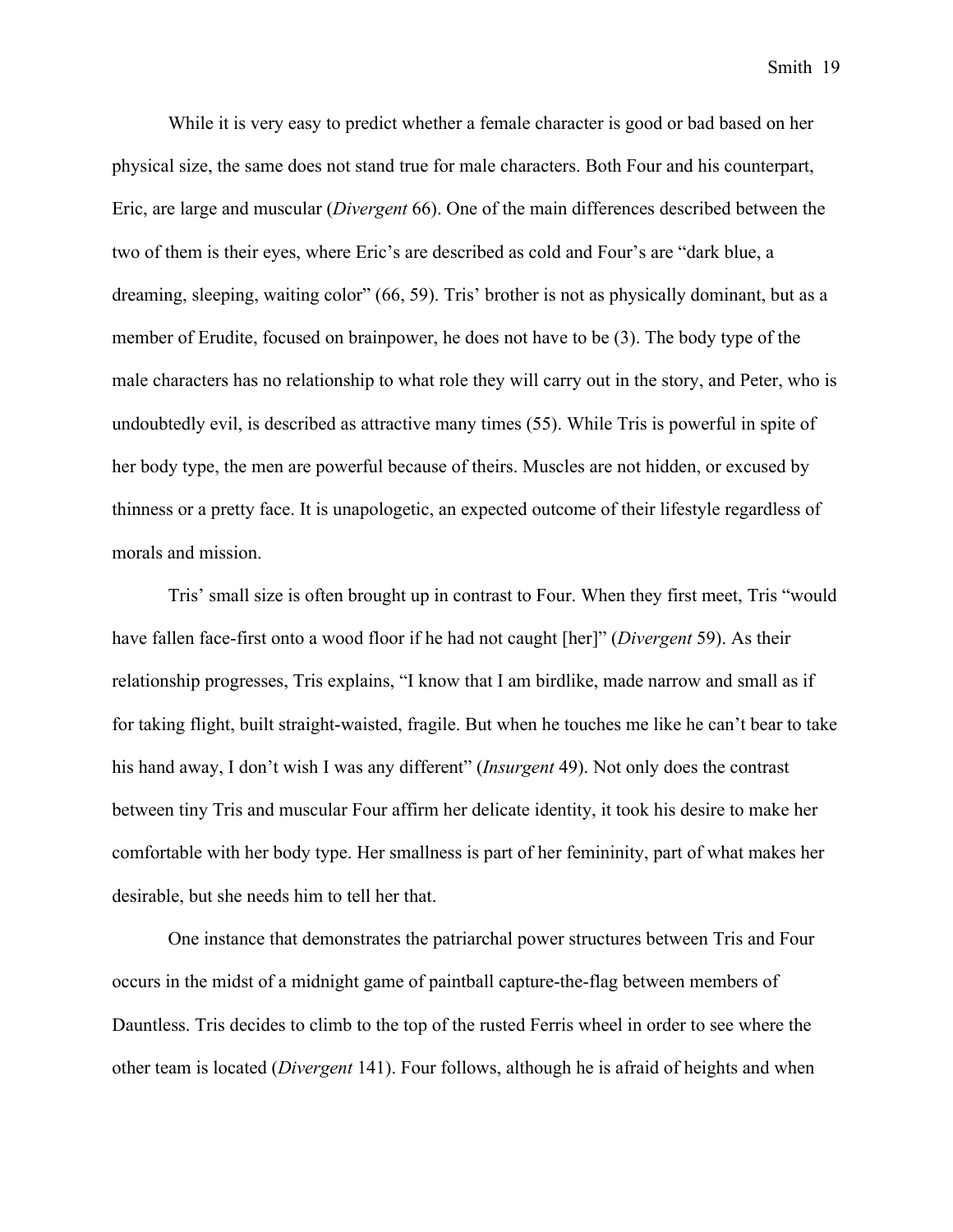they reach the top, "crouches and presses his back to the metal support, breathing heavily" (145). They see the other team, but a bar slips out from under Tris and, as she is too small to reach the next one, she is left hanging high in the air (148). Four single-handedly turns the broken wheel, bringing Tris safely to the ground (149). Tris' bravery and intelligence have made her a hero, but she needs to be saved from her size and strength by a man. She is strong and can fight her own battles, but when necessary, is helpless without her lover. Her size, while it gives her permission to be strong and independent, is also a tool that keeps her weak and dependent on Four. This contradiction reasserts traditional attitudes toward women, as helpless and fragile. Tris can be strong, but only as strong as her body lets her. While the strength and violence of the female characters challenges heteronormative, binary views of gender in American society, Tris' dependence on a man affirms it, and as the overarching theme in the series it sends a stronger message than any subversion.

#### **Heterosexuality as Permission for Deviance**

Throughout the faction changes, drama, and battles that characterize the series, one thing remains consistent: Tris' intense heterosexual relationship with Tobias, nicknamed Four, the leader of her training group. He is one of the first members of the faction that she meets, as he helps her out of the net when she drops down into Dauntless headquarters for the first time (*Divergent* 60). Later, Tris discovers that, like her, Four is one of the rare Dauntless transfers from Abnegation and earned his nickname because he only demonstrates four fears when in his fear landscape (320). While Tris and Four end up being a powerhouse couple who fight to protect one another with similar intensity, much of their initial connection is based on his need to coddle her as the smallest initiate. When they first begin learning to fight, Four tells Tris to use her knees and elbows when she fights because she does not have the muscle to actually punch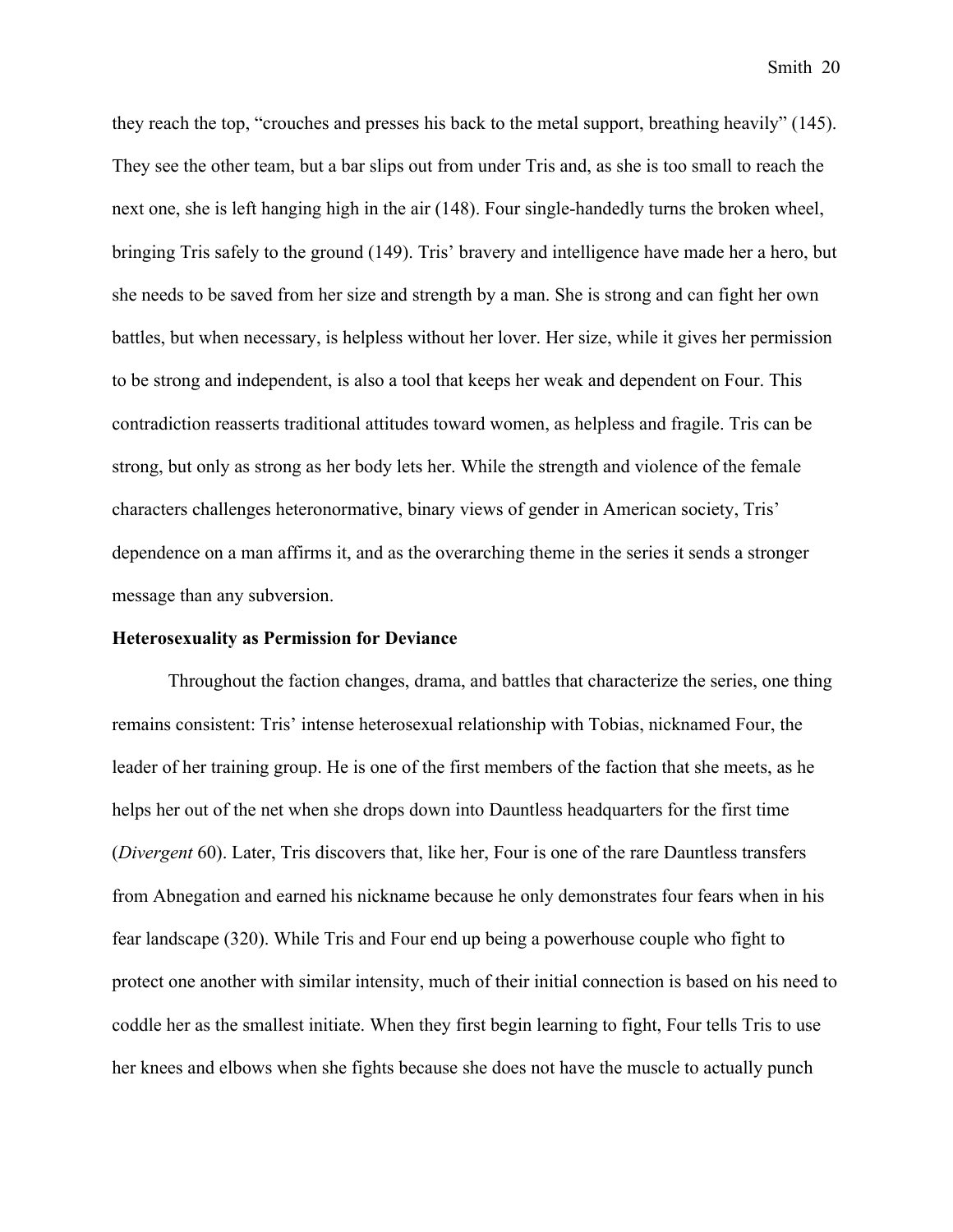(84). Following this, she describes how, "Suddenly he presses a hand to my stomach. His fingers are so long that, though the heel of his hand touches one side of my rib cage, his fingertips still touch the other side. My heart pounds so hard my chest hurts, and I stare at him, wide-eyed" (84). The disparity between the girl Tris is learning to be and the girl her budding relationship portrays her as is evident. She is learning to be strong, aggressive, and independent, while in a relationship with a superior that puts her in a position of vulnerability and naiveté.

This contrast also serves a second purpose beyond emphasizing Tris' vulnerability. Tris, while very feminine as a member of Abnegation in the beginning, starts to portray many traits of the "archetypal boy hero…Courageous, daring, athletic, strong, yet also moral" (Simons 145). She is, in many ways, forsaking her femininity. However, her ties to a relationship with traditional, heterosexual power dynamics provide her character with an anchor to traditional gender roles. She may be living out her masculinity, but her subversion is protected by her relationship, which serves to legitimate her true feminine identity. However she positions herself, it is not as important as how she is positioned in respect to him. It is as if her affirmed heterosexuality gives her permission to act in untraditionally masculine ways. Tris always returns to Four, even as she is saving the day. He is the umbrella over her whole life, following the tendency for relationships in young adult literature to involve the girl completely orienting herself around the boy and his desires.

If one looks at young adult stories written for boys or not specifically targeted at a gendered audience, the adventure and conflict takes the main stage, with romance playing an often necessary but nevertheless supporting role. While both J.K. Rowling's Harry Potter (*Harry Potter*) and Eoin Colfer's Artemis Fowl (*Artemis Fowl*) have female love interests, the women are not the reason behind every action. They occur periodically, and may add something to the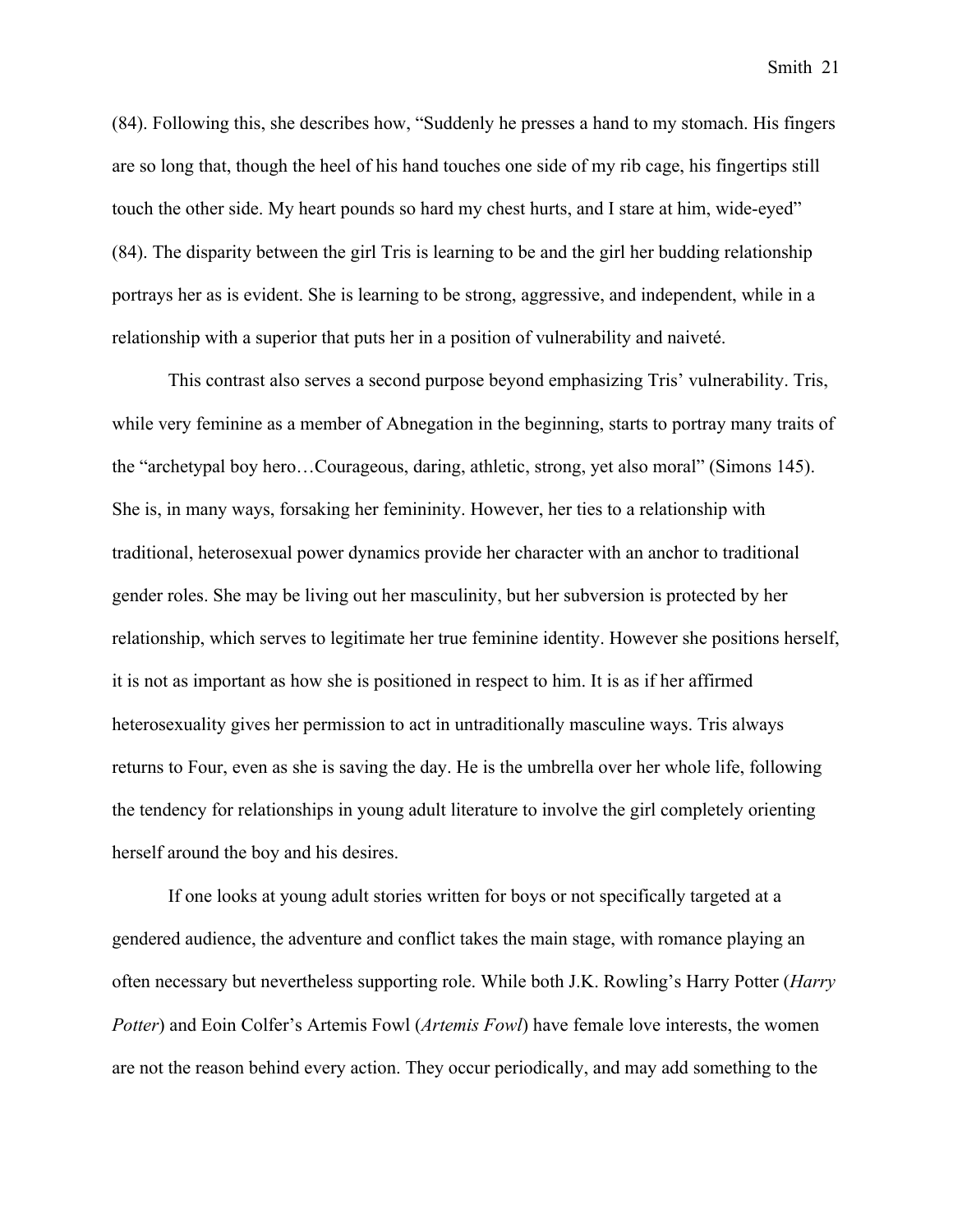emotional subtext in the stories, as opposed to the constant reassertion of romance that happens when the main character in a children's book is a girl. This difference in focus reinforces the idea that young women should be learning to orient their choices around male love interests, while men can pursue a career and a life autonomously of their relationship. Echoed in the "chick flick" movies targeted at an older age group, the constant presence of heterosexual love as the reason for being is educational, priming girls to be as dependent as their literary role models in later life.

In *The Hunger Games*, Katniss is the continuous subject of not one but two men's affections (Collins). In *Alanna*, Alanna also finds herself in a similar situation, stuck in a love triangle that gets as much attention as her adventures and battles (Pierce). In all three series, the relationship is an extremely important part of the plot, getting almost as much discussion as the conflict that requires the main female character to act outside of traditional feminine boundaries. All three characters are given the chance to display traditionally masculine characteristics because they have that most important cultural signifier of femininity: a heterosexual relationship with a stronger male. This relationship provides a backstory that can stay in the mind of the reader as Tris, or Katniss or Alana, assert themselves over male characters. While the dystopian context forces them to become more masculine and develop more aggressive behaviors, when they have a choice, as in their romantic lives, they choose femininity. This choice, which maintains that the characters would rather be feminine than not, validates their gender expression.

## **Not That Kind of Girl**

Veronica Roth never explicitly states whether or not Tris and Four have sexual intercourse. As with much young adult fiction, it is hinted at a few times, and some precursors to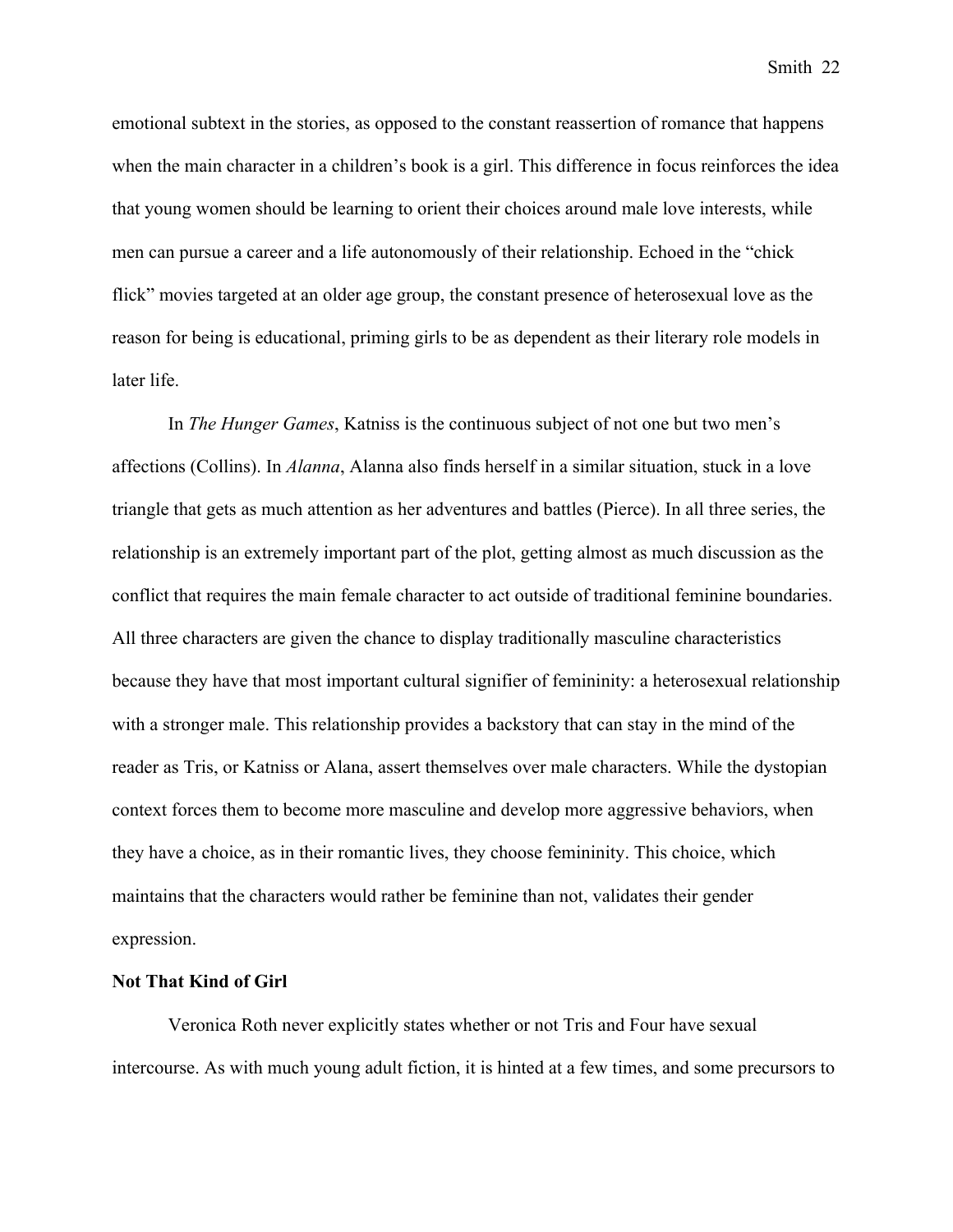actual intercourse are described in detail, but discussion ends there. In doing this, Roth brings in another common trait of the fantasy heroine. Tris is sexual, and sexually desirable, but not impure. When she is under simulation, one of her fears is having sex with Four so she encounters the situation in her mind, but she pushes his hallucinated image away and says, "I am *not* going to sleep with you in a hallucination" (*Divergent* 394). She is desirable, but refusing to have sex in the hallucination preserves her femininity. The reader gets to understand that he wants her in a heterosexual manner, but does not have to change their perception of her honor. One of the first intimate moments between Tris and Four begins with her telling him she is so afraid of him, "afraid of what [she] wants" (406). She wants to reject the Abnegation mandate to reject physical contact, but retains her feminine nervousness. Just before, Tris tells Four:

"Which is why I know that it's a little weird that, of all the girls you could have chosen, you chose me. So…if you're just looking for…um, you know…*that*…"

"What? Sex?" He scowls at me. "You know if that was all I wanted, you probably wouldn't be the first person I would go to." (402)

Tris becomes, understandably, angered, so he explains, "What I *meant* was that you aren't like that. Which I knew when I met you" (402). Tris can't bring herself to even say sex, and Four recognizes her as bringing something besides a physical relationship to him. She does not lose her desirability, but maintains her innocence. As she affirms her sexuality, and therefore her femininity, she is rejecting her Abnegation rooted prudishness, but also retaining her purity as she slightly pushes back against her awakening sexuality (56). The treatment of Tris' sexual identity, as well as the details of her romantic relationship, serves to uphold traditional femininity in the face of her more masculine actions. It reaffirms her identity as a woman who fits societal expectations for her womanhood. While her aggression and bravery deviates from this traditional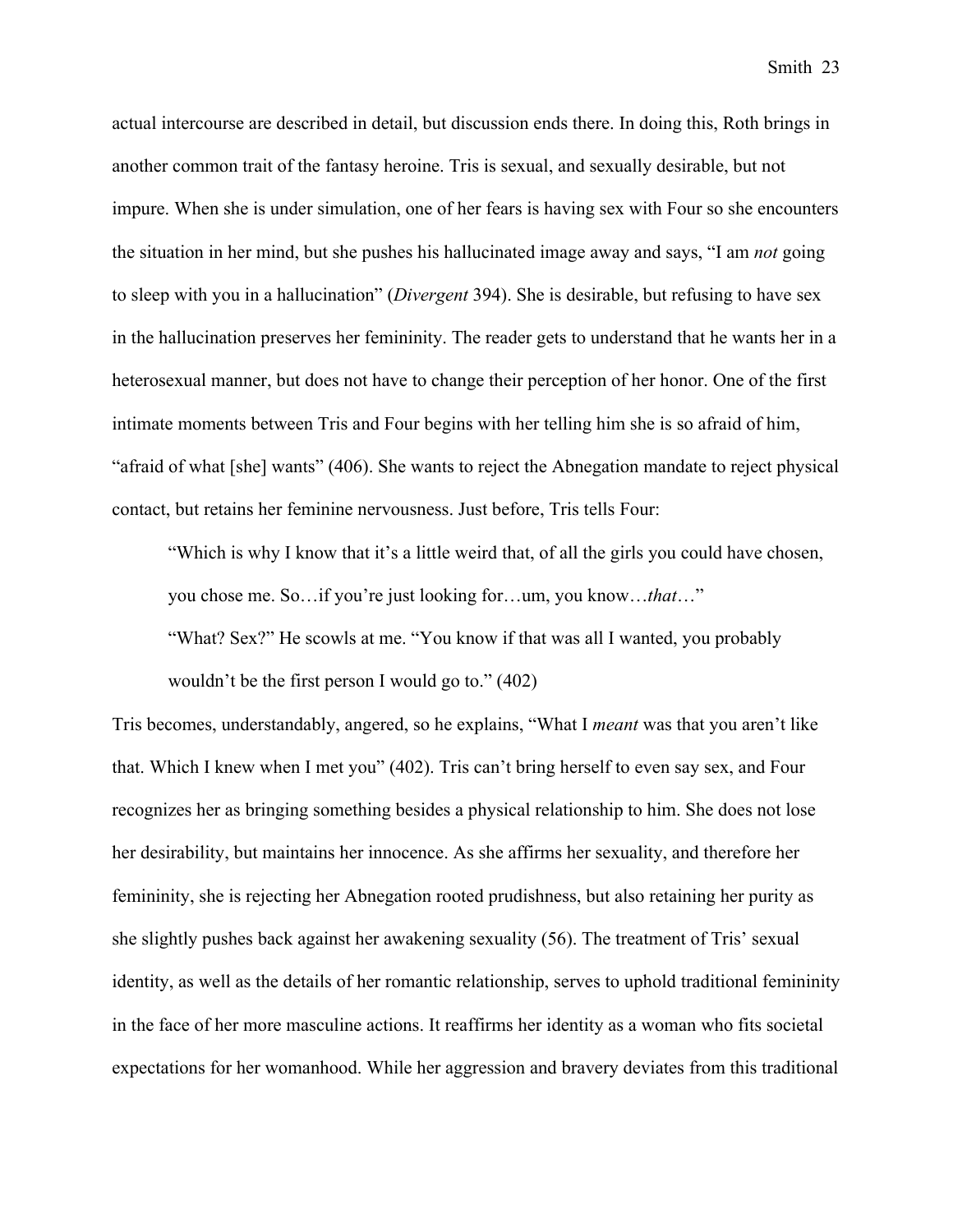identity, her sexuality and how it is portrayed limits this, reaffirms the message that children's literature has been sending to girls for ages; you can act out when you're young, but you will settle down and fit in as you grow into adulthood.

The problematic portrayals of Tris' sexuality, and by extension the sexuality of young women in general, go beyond her relationship with Four, setting concerning examples for the series' readers. During her initiation, after they enter the mental portion and Tris starts dominating the rankings, she is taken in the night by some of her fellow male initiates. They attack her and threaten to kill her, but Four swoops in to save her just in time. When they discuss the situation later, Four tells Tris she was punished for acting too strong:

"He wanted you to be the small, quiet girl from Abnegation," Four says softly. "He hurt you because your strength made him feel weak. No other reason."

I nod and try to believe him.

"The others won't be as jealous if you show some vulnerability. Even if it isn't real."

(*Divergent* 285)

Victim blaming, already a problem for the target age group of the series, pours out of Four's treatment of the situation. Tris tells Four she was not raped, but, "They touched me […] Not…in the way you're thinking […] But…almost" (286). Even so, he tells her that the attack happened because of something she did. She is injured, afraid, and the victim in the situation, but is being told to modify her behavior to discourage further attacks. The book legitimizes this sort of behavior for readers, reinforcing society's assertion that assault is often in some way the woman's fault.

Tris does confront her attackers later, taking some power back into our own hands. She tells Peter, the ringleader, "Stay away from me […] Never come near me again" (*Divergent* 300).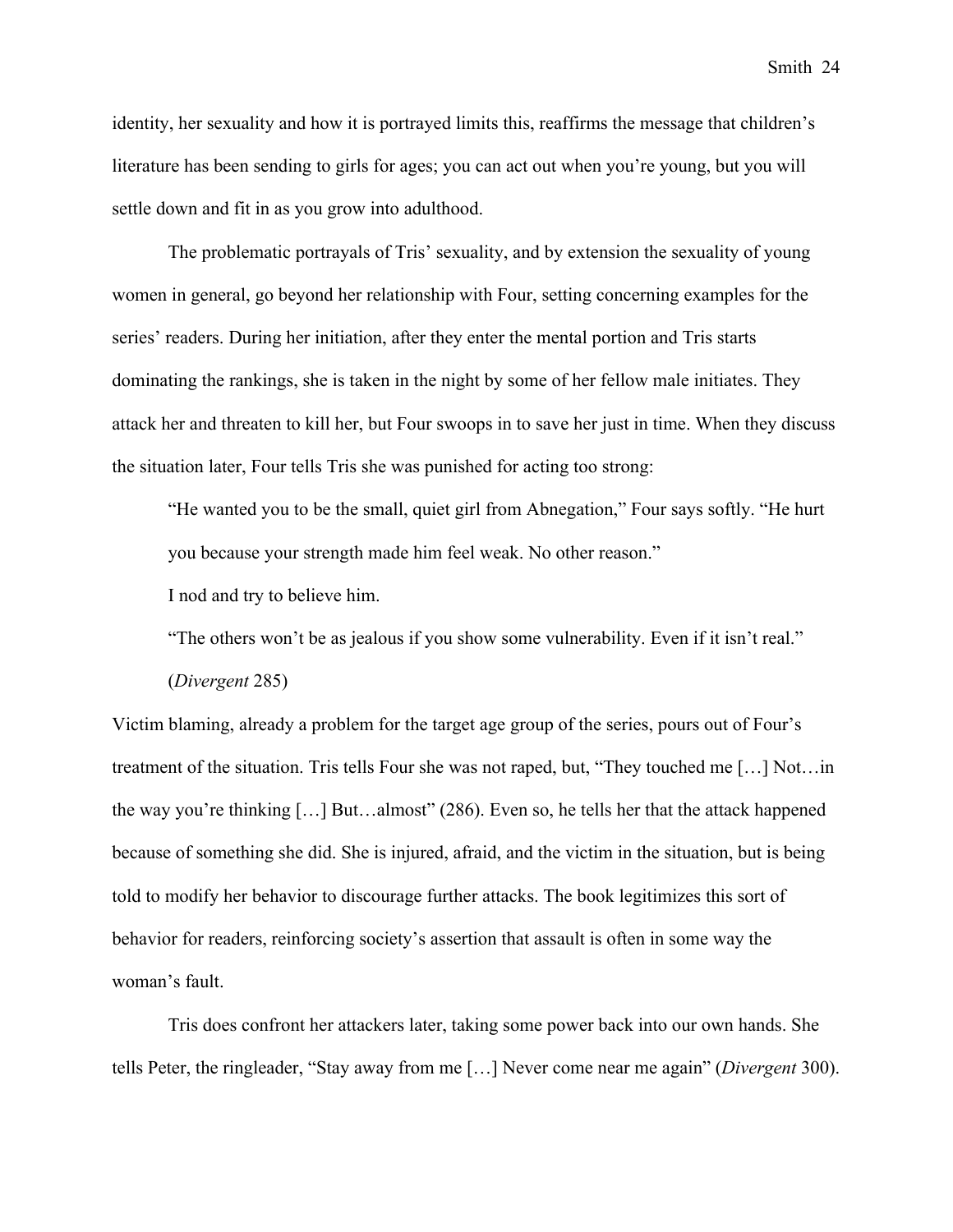Her internal dialogue, however, does not match this aggression. While talking to him, she thinks, "I am not angry, I am not cold, I am nothing" (300). She is given some freedom to reassert ownership of her own body, but the lack of legitimacy that the author gives to her negative emotions about her attack reinforces the acceptance of victim blaming communicated in her interaction with Four. She let this happen to her, she should take action to keep it from happening again, and, on top of that, she is not allowed to experience the emotions that result from an assault. Here, again, traditional messages about femininity and sexuality are reaffirmed for the readers of *Divergent*.

#### **The Martyr**

Tris' death, unexpected by the reader and highly emotional as it is told from both her perspective and the perspective of Four as he mourns her, is a pivotal moment for the series and one that sticks with many who have read it. Kathryn James writes, "representations of death in children's fiction can provide an unusually clear opportunity to understand some of the ways in which meaning is created and shared within a society. For one, any critical study of a culture's approaches and responses to death can expose some of the most fundamental features of its social life" (James 2). The treatment of death in young adult literature says a lot about what message the author is trying to send the reader, and what social norms the story is enforcing or subverting. Who lives and who survives sends a clear message to readers about who is worthy of life and who is not, as does the way in which the deaths are portrayed, especially powerful considering these may be some of the first losses their young readers experience.

Tris' final act shows the many conflicting sides of her performed gender. After stopping David, the leader of the government agency that controls Tris' hometown, from wiping the memories of the entire city, Tris dies (*Allegiant* 476). The final few chapters of the series are told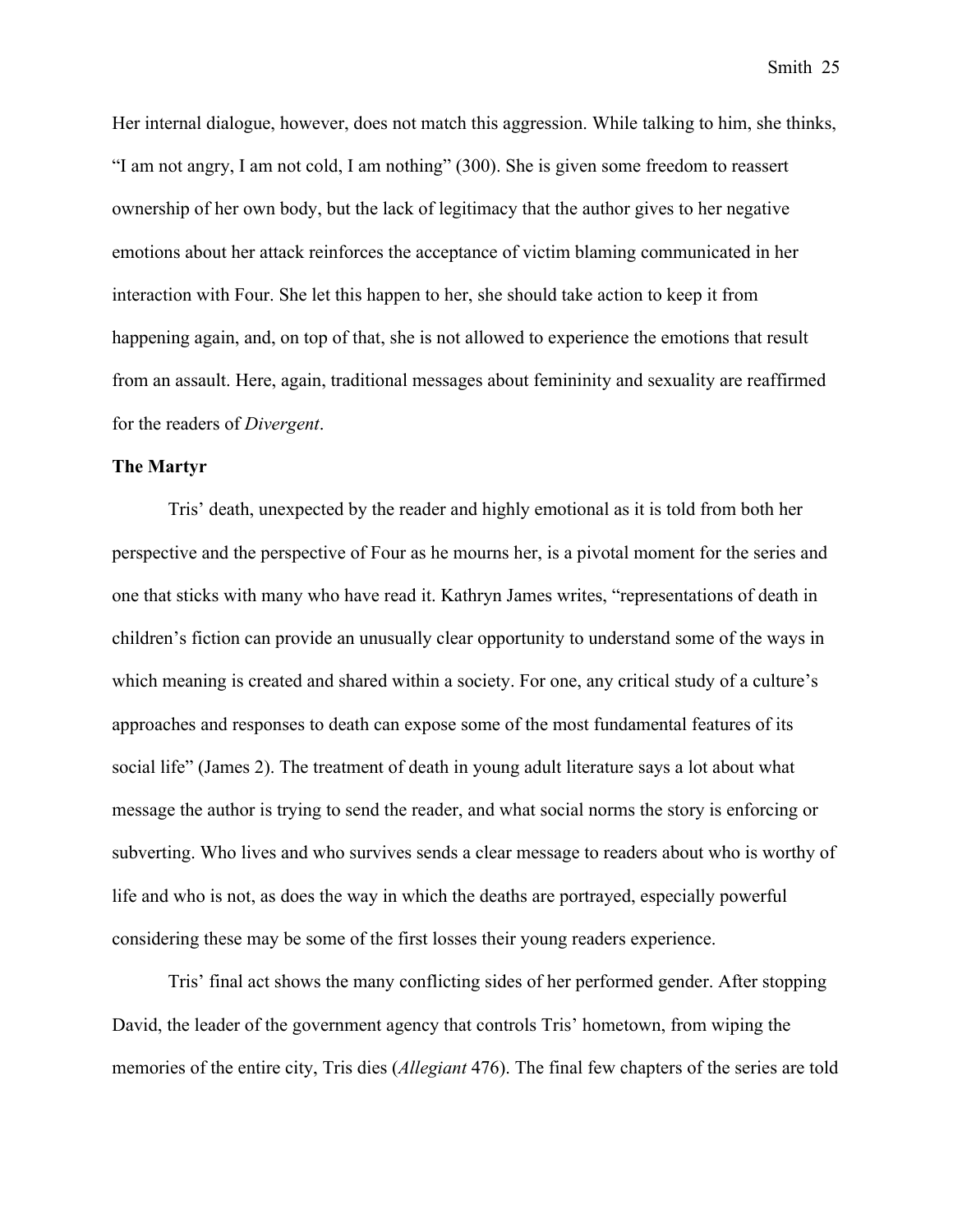in Four's voice, after he is told that Tris "survived the death serum, and set off the memory serum, but she…she was shot. And she didn't survive" and through the epilogue, where he learns to live without her (489, 526). Tris took the place of her brother, who was being sent to stop David's plot as a punishment for participating in the plot to take down the city, because she knows her divergence should protect from the death serum (455). The final act of Tris' life serves to reinforce her divergence and difference, while also reaffirming the gender binary. Her selfless sacrifice of herself for her brother is an act of Abnegation, of feminine self-sacrifice. Her bravery to do so and the actions she takes are Dauntless, masculine courage and aggression. What makes it all possible, though, is her divergence, her ability to transcend factions and identities. Her difference, her queerness, which allowed her to rescue the city and many of those she loved, ultimately led her to her own destruction. Her death serves, like many other elements, to undercut the progressive message of her queerness. While much of the plot lifts this element of her identity up to a higher level, the fact that Tris' gender fluidity is ultimately her *hamartia* the flaw that seals her fate— paints a cautionary tale for readers. Difference can be deadly if the difference exists in a society that is not ready to receive it.

The final fates of Katniss and Tris contradict the feminist message of their respective tales, as the deaths of their strong female characters (literal or figurative) reassert the necessity for conformity in times of normalcy such as those as we live in today. Both characters are brought back to earth, demoted from their status as super girls to so very human, returned to reality along with their readers' hopes for a different sort of future. In the *Hunger Games* series, Katniss, like Tris, fights back and acts out her masculinity within the dystopian context, but when the dystopia resolves itself Katniss marries Peeta and stays home with their children (*Mockingjay*). The series then suggests that Katniss was only permitted to subvert her femininity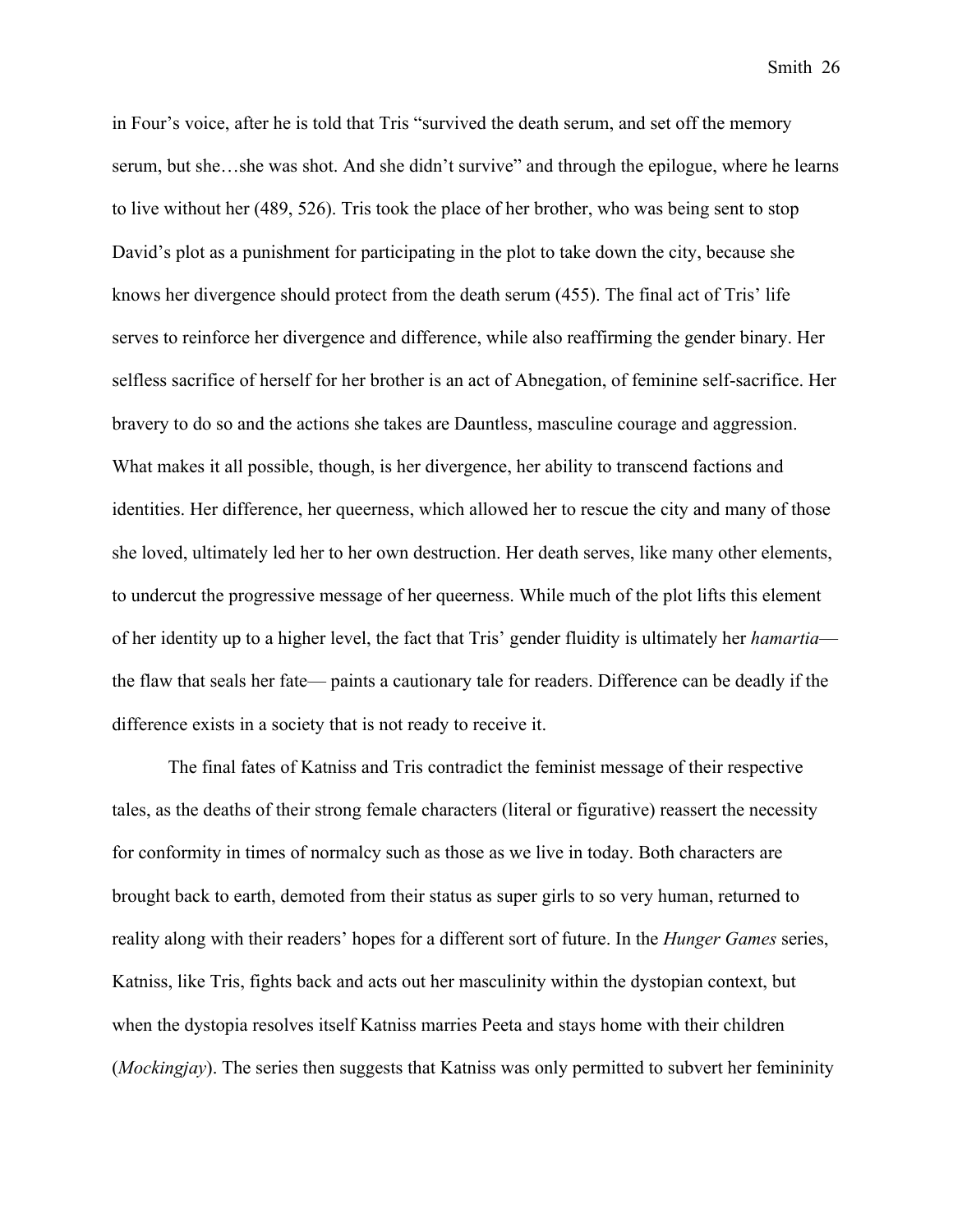in the context where it is necessary and everything is subverted. The same is true for Tris, but with a sadder result. Katniss is reformed, and Tris is sacrificed. Neither can continue to exist as their more masculine selves with the larger societal conflict is resolved. They have to conform in some way, in order to convey the message that subversion is acceptable only when it is the only option.

There are many ways in which Roth undermines the series' positive portrayal of a world, and heroine, less restricted to the traditional gender binary than young women in our world. Tris is, undoubtedly, a young female character with more strength, independence, and courage than many heroes in modern media. She fights her own battles, does not shy from violence, and is moral to a fault. Her world is one where gender is not the most important marker of a person's identity or predictor of his or her abilities, and a more flexible identity can save the day. There is much to be said for this new type of female hero and the message the author chooses to give young readers through her untraditional gender performance. However, there are many ways in which Roth apologizes for, or justifies, Tris' character by tying her to a stronger male, emphasizing her small size, and finally killing her off as her character cannot exist outside of dystopia. *Divergent* has become wildly popular with many different demographics in America, and the recent release of the major motion picture version of the first book, and upcoming release of movies of the last two, promises to increase its popularity. Often lauded as a feminist series, *Divergent* certainly incorporates some progressive elements. However, the improvement over traditional literature for young women is still a small one, and the positive impact of the series on young women is questionable when the ultimate message tells them that a divergent gender presentation requires a heterosexual relationship and will ultimately need to be given up.

Authors have struggled with how to end stories about transgressive women since they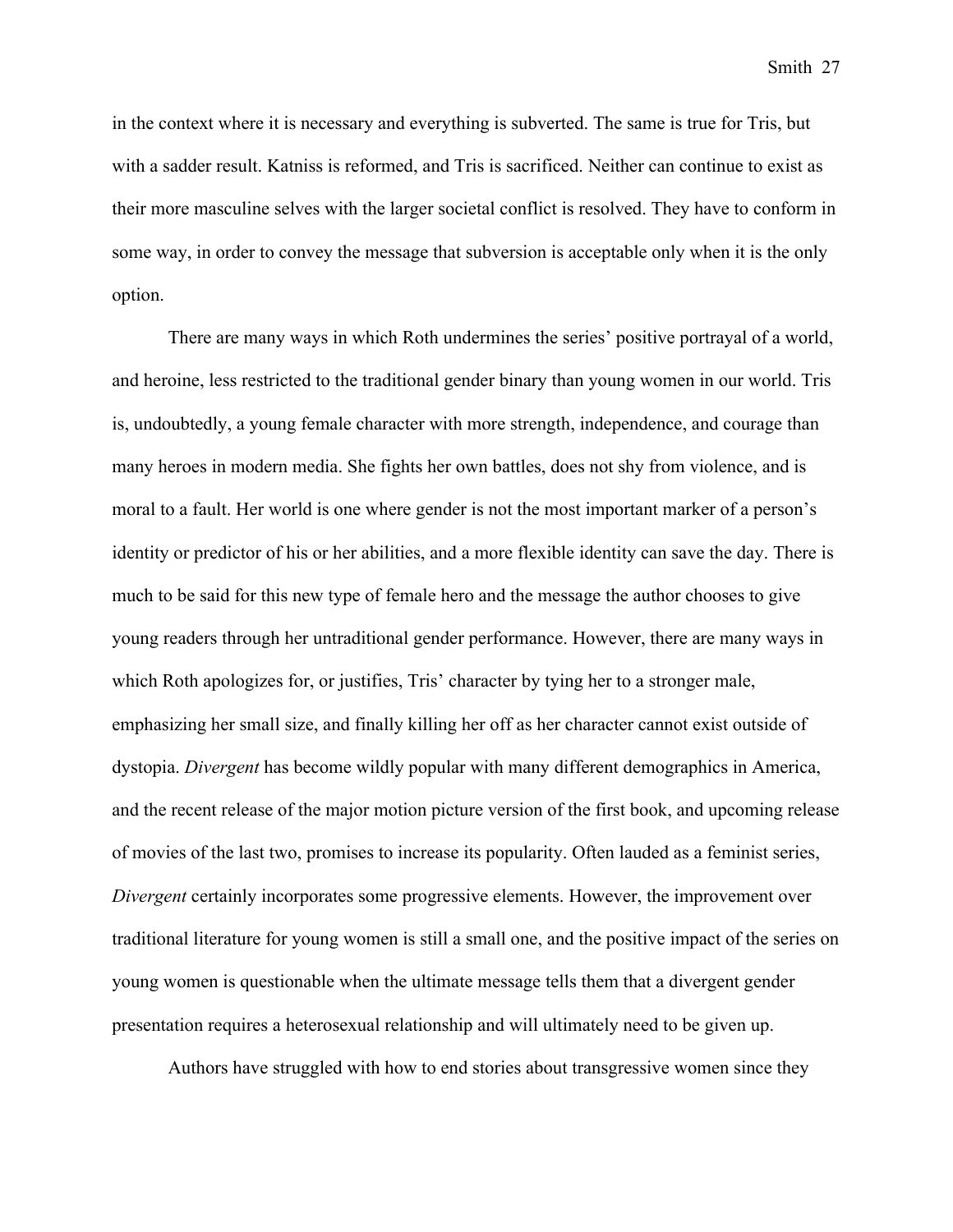first began to appear in literature. From Thomas Hardy's Tess (*Tess of the d'Urbervilles)* to Kate Chopin's Edna (*The Awakening)*, literary history is rife with strong women that subvert the norm dying, becoming imprisoned, or learning their "rightful place" in society. It is too difficult to imagine a reality where women can act so far outside of acceptable bounds, so the character must be returned as the reader closes the book, and returns to a reality of his or her own. Popular young adult series like *Divergent* and *The Hunger Games* face the same issue as their literary predecessors. Both series are held up as feminist and full of strong women, and they are. But girls today do not need examples of how to be strong in a dystopian setting where the day needs to be saved. They need examples of how to be strong and individual when everything is at rights in the world. Role models grant a permission of sorts, a permission to behave a certain way. When those role models are no longer able to be subversive outside a certain context, when they are forced to conform as the setting no longer requires the skills they bring as strong, nontraditional women, they do not send a message about femininity that is any different than that sent by television and advertisements.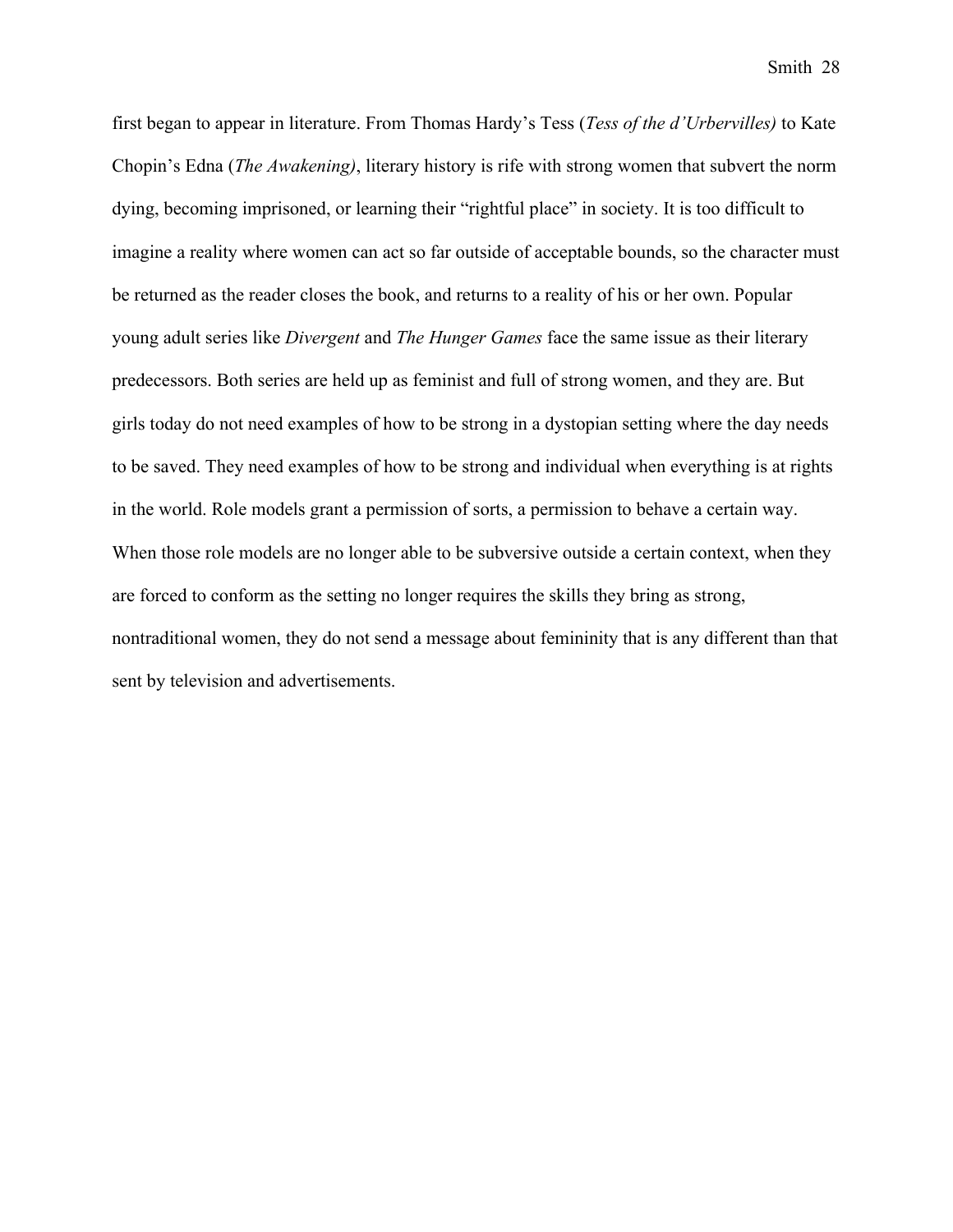#### Bibliography

Alcott, Louisa May. *Little Women*. Boston: Roberts Brothers, 1868. Print.

"Amazon best sellers." *Amazon.* April 12, 2014. Web.

- Balay, Anne. ""They're Closin' Up Girl Land": Female Masculinities in Children's Fantasy." *Femspec* 10.2 (2010): 5-23. Print.
- Barnes, Brooke. ""Divergent" ticket sales justify a franchise." *The New York Times*. March 23, 2014. Web.
- Barry, Doug. "Katniss is the first woman in 40 years to win the annual box office." *Jezebel.* January 12, 2014. Web.
- Bauer, Nancy. "Lady Power." *The New York Times.* 20 June, 2010. Opinionator. Web.
- de Beauvoir, Simone. *The Second Sex.* New York: Alfred A. Knopp, 1976. Print.

Chopin, Kate. *The Awakening*. New York: Capricorn Books, 1964. Print.

Colfer, Eoin. *Artemis Fowl.* New York: Hyperion Paperbacks for Children, 2002. Print.

- Collins, Suzanne. *The Hunger Games*. New York: Scholastic Press, 2008. Print. The Hunger Games Series.
- ---. *Mockingjay*. New York: Scholastic Press, 2010. Print. The Hunger Games Series.

"Divergent." *International Movie Database.* April 12, 2014. Web.

- Elliott, Mary. "When Girls Will be Boys: "Bad" Endings and Subversive Middles in Nineteenth-Century Tomboy Narratives and Twentieth-Century Lesbian Pulp Novels." *Legacy* 15.1 (1998): 92. Print.
- Fryar, Cheryl D., Qiuping Gu, and Cynthia L. Ogden. "Body Measurements." *National Center for Health Statistics.* Nov 2, 2012. Web. Centers for Disease Control and Prevention.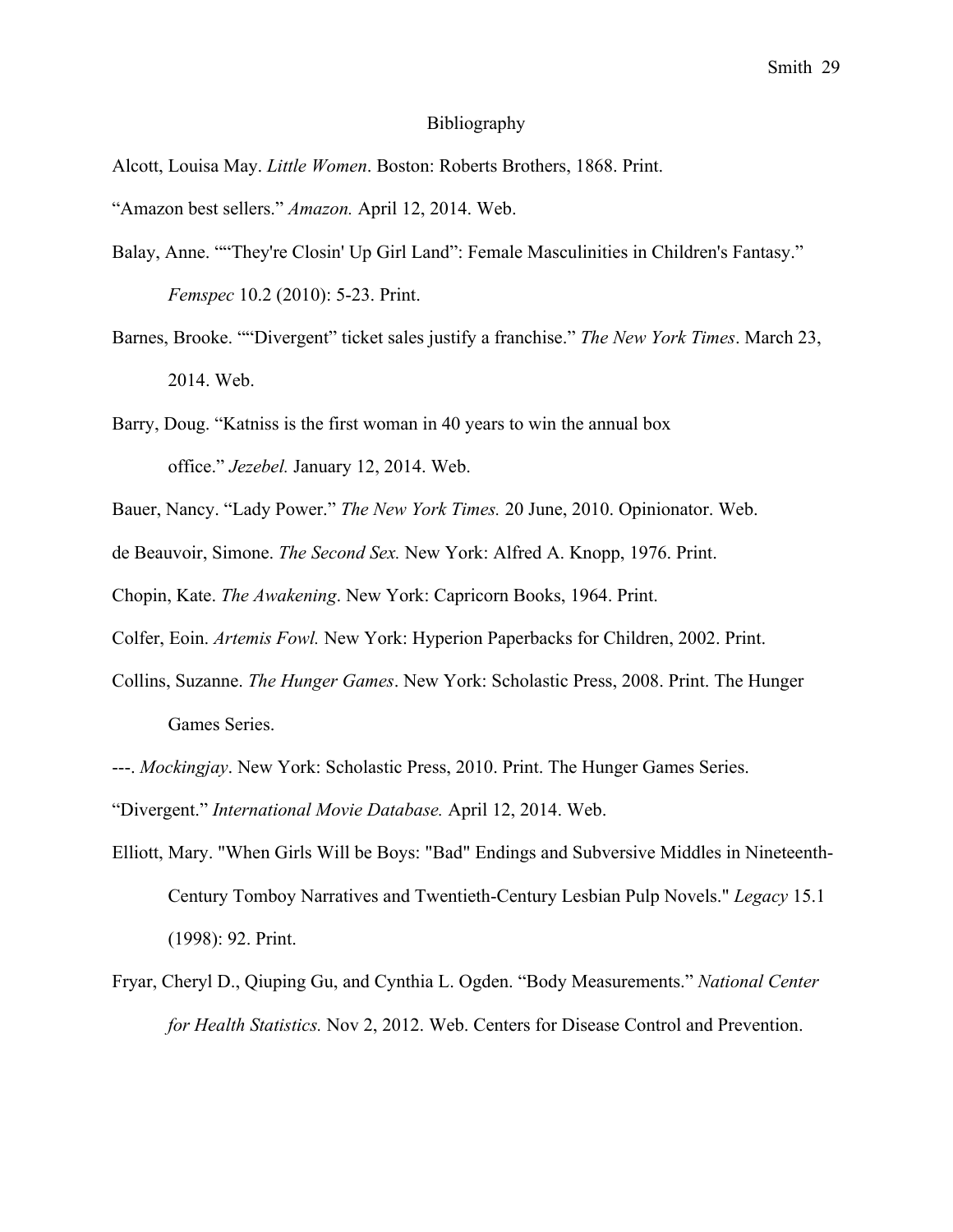- Halberstam, Judith. *Female Masculinity*. Durham, North Carolina: Duke University Press, 1998. Print.
- Halperin, David. *Saint Foucault: Towards a Gay Hagiography.* New York: Oxford University Press, 1995. Print.

Hardy, Thomas. *Tess of the d'Urbervilles.* New York: Penguin Putnam Inc., 2003. Print.

Hume, Kathryn. *Fantasy and Mimesis.* New York: Methuen, 1984.

- James, Kathryn. *Death, Gender and Sexuality in Contemporary Adolescent Literature*. New York: Routledge, 2009. Print.
- Johnson, Allan G. *The Gender Knot: Unraveling our Patriarchal Legacy*. Philadelphia, PA: Temple University Press, 2005. Print.
- Larsson, Stieg. *The Girl with the Dragon Tattoo.* Trans. Reg Keeland. New York: Vintage Crime/Black Lizard, 2009. Print.

Lee, Harper. *To Kill a Mockingbird.* New York: Warner Books, 1960. Print.

Meyers, Stephanie. *Twilight*. New York: Little, Brown and Company, 2005. Print.

- Owen, Gabrielle. "Queer Theory Wrestles the "Real" Child: Impossibility, Identity, and Language in Jacqueline Rose's the Case of Peter Pan." *Children's Literature Association Quarterly* 35.3 (2010): 255-73. Print.
- Pierce, Tamora. *Alanna: The First Adventure*. New York: Atheneum, 1983. Print. The Song of the Lioness Series.
- Rogers, Theresa. "Literary Theory and Children's Literature: Interpreting Ourselves and Our Worlds." *Theory into Practice* 38.3 (1999): 138-46. Print. The Twilight Saga Series.

Roth, Veronica. *Allegiant*. New York: Katherine Tegen Books, 2013. Print. Divergent Series.

---. *Divergent*. New York: Katherine Tegen Books, 2011. Print. Divergent Series.